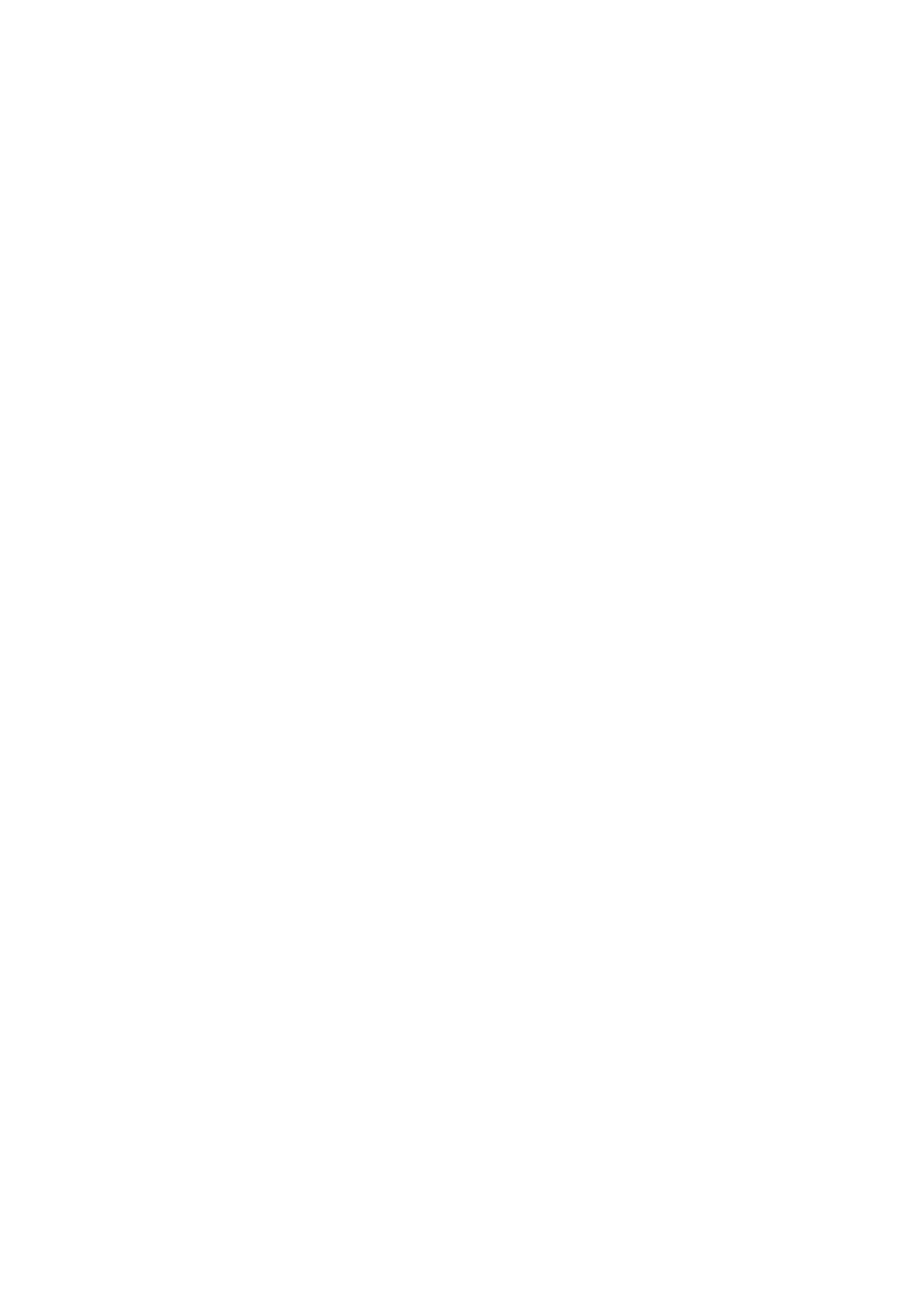

# **Contents**

| <b>Appendix</b>                                                                      | <b>Action ref(s)</b> |
|--------------------------------------------------------------------------------------|----------------------|
| CMI.A1.1 - rdWRMP Assessment of Options and alignment<br>of rdWRMP and Business Plan | AFW.CMI.A1           |
| CMI.A1.2 - Stakeholder engagement plan                                               | AFW.CMI.A1           |
| CMI.B1.1- Leakage - fast logging and task force visits                               | AFW CMLB1            |
| CMI.B1.2 - Catchment Management                                                      | AFW.CMI.B1           |
| CMI.B1.3 - Water Quality research, innovation and<br>collaboration                   | AFW CMLB1            |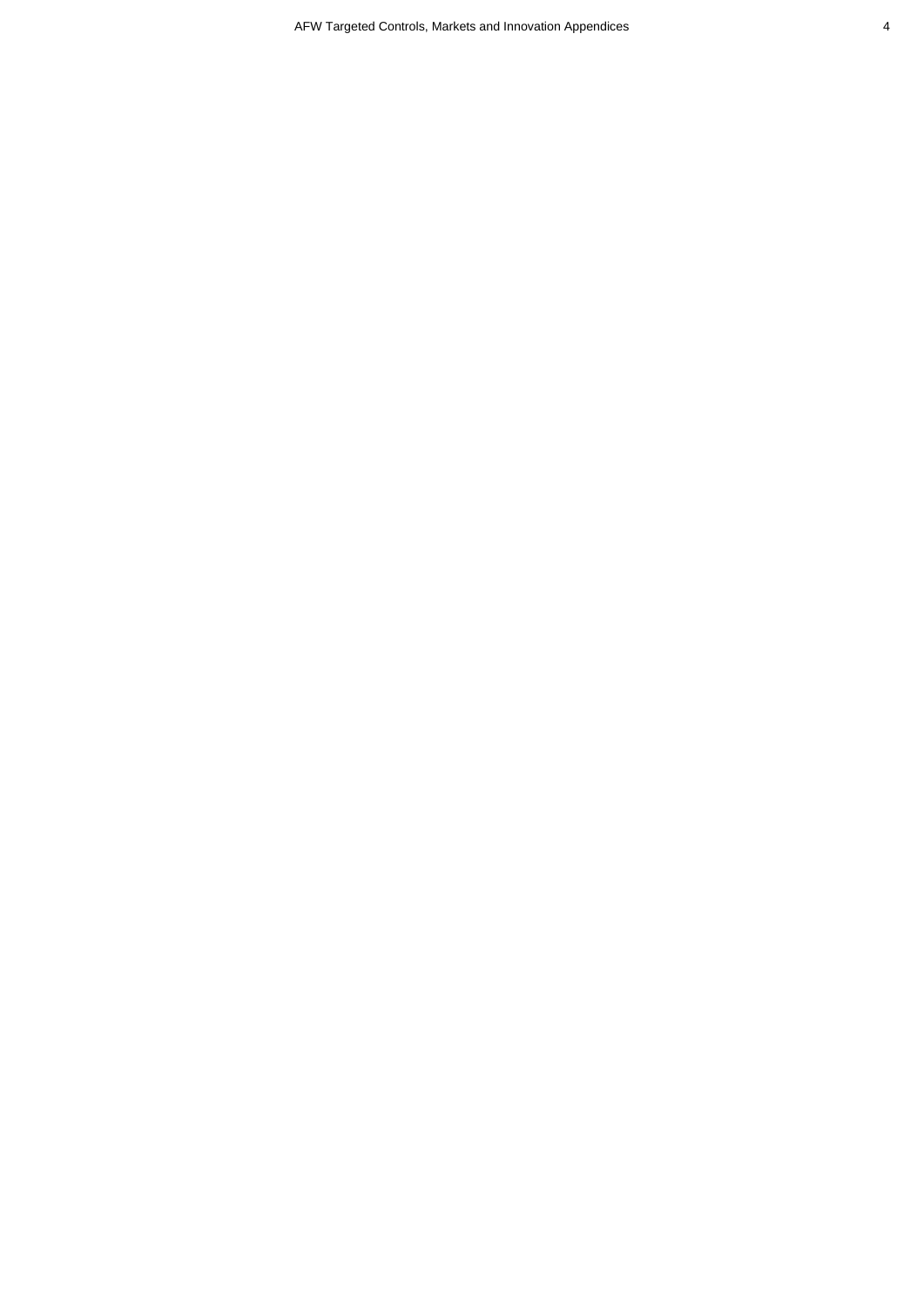

# **Appendix CMI.A1.1**

### **Action ref AFW.CMI.A1**

### **Alignment between our rdWRMP19 and our Revised Plan: Assessment of Supply Side and Demand Side Options and collaboration on options**

#### **Our Regional Strategic Supply Side Option Alignment**

Table A1.1 shows the regional strategic schemes that we have included within our rdWRMP19 and how they align with the schemes that the Ofwat IAP outlined as potential regional strategic options which we are including within our Revised Plan (at Gate 0).

Table A1.1 Alignment between our rdWRMP19 and our Revised Plan for our regional strategic options

| <b>Scheme</b><br><b>Name</b><br>(rdWRMP19)                                | <b>Scheme</b><br>Name (IAP)                                                    | (IAP)<br><b>Development</b><br>partners                         | Included in<br>our<br>rdWRMP<br>strategic<br>assessment | Selected in<br>our<br>rdWRMP19<br>'Best<br><b>Value Plan'</b> | <b>Taken</b><br>forward for<br><b>Gate</b><br>0<br>(April 2019) |
|---------------------------------------------------------------------------|--------------------------------------------------------------------------------|-----------------------------------------------------------------|---------------------------------------------------------|---------------------------------------------------------------|-----------------------------------------------------------------|
| South<br>East<br>Strategic<br>Reservoir<br>and<br>associated<br>transfers | Abingdon<br>Reservoir<br>Regional<br>Transfer from<br>Thames<br>to<br>Affinity | Thames<br>and<br>Southern<br>Water                              | Y                                                       | Y                                                             | Y                                                               |
| Severn-<br>Thames<br>Transfer                                             | Severn<br>Thames<br>Transfer                                                   | Thames,<br>Trent<br>Severn<br>and UU                            | Υ                                                       | N                                                             | Y                                                               |
| South<br>Lincolnshire<br>Reservoir<br>and transfer                        | Eastern<br>Regional                                                            | Anglian Water                                                   | Y                                                       | N                                                             | Y<br>(Transfer<br>only)                                         |
| Grand Union<br>Canal<br>Transfer                                          | Transfers                                                                      | Canal & River<br>Trust, Anglian<br>Severn<br>and<br>Trent Water | Υ                                                       | Υ                                                             | Y                                                               |

Please note that the South Lincolnshire Reservoir supported element of the Eastern Regional Transfer scheme to Affinity Water from Anglian Water is subject to a review by Anglian Water in conjunction with ourselves. Currently we understand that the transfer element has been included and we are working with Anglian Water to understand if the South Lincolnshire Reservoir will be added to the scheme going forward.

Our evidence to support alignment between the rdWRMP19 and the Revised Plan is as follows:

Table A1.1 above which sets out the alignment between the two plans with regard to the inclusion of the regional strategic options in our rdWRMP19 and within our Revised Plan tables (WS2); and

AFW Targeted Controls, Markets and Innovation Appendices Page 3 of 20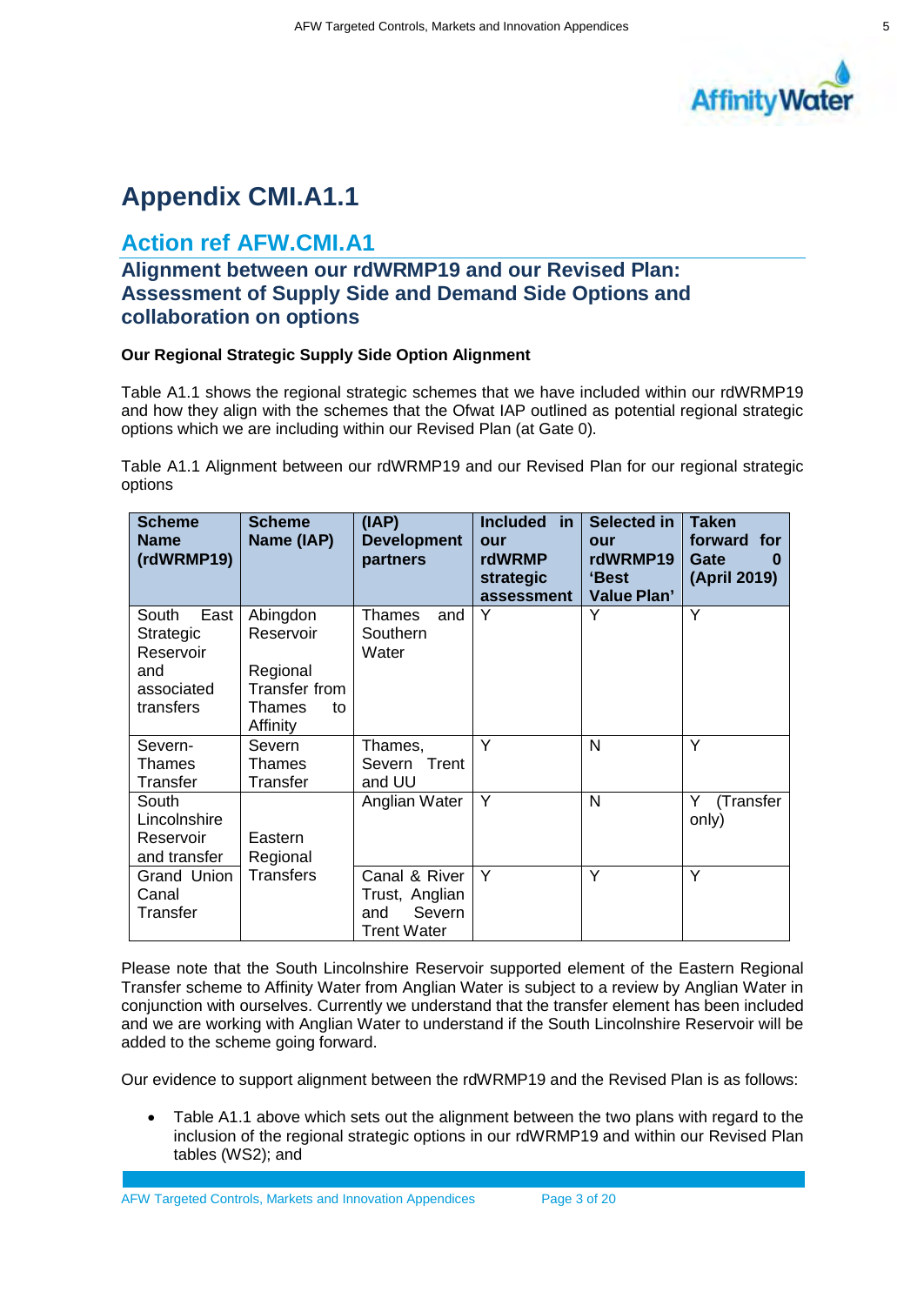∑ Our rdWRMP19 references our work on the above schemes since our dWRMP19 submission. It is also aligned with the IAP on regional strategic options

The evidence from our rdWRMP can be found via key references to our rdWRMP, where the regional strategic schemes are included as follows:

- Section 4.5 Strategic supply options including table 16: Summary of potential strategic schemes for the Central region and Figure 23: Summary of our Strategic supply side options
- ∑ Section 6.4 Our adaptive strategy for the Central region including Table 22: Summary of our AMP7 enabling actions 2020 – 2023 and Table 23: Our proposed AMP7 monitoring framework

#### **Our Supply Side Option Alignment**

Our rdWRMP19 includes the following AMP7 supply side schemes (which are included within our BP Tables)

● Central region: Increasing Grafham bulk supply, Lower Greensand boreholes, Brent Reservoir

#### **Our Demand Side Option Alignment**

Our rdWRMP19 includes the following AMP7 demand side schemes (which are included within our BP Tables)

■ Fast logging (WSP meters), concerted action on water efficiency, non-household water retailers, leakage reduction

Our rdWRMP19 sets out our demand management strategy in Section 6.2 which includes Table 20: Our most significant demand management options.

#### **Selected references provided from our rdWRMP:**

See rdWRMP Section 4.0 our Appraisal of future options (pages 57 onwards)

Below is Section 4.5 Strategic supply options and rdWRMP Figure 23 (pages 63-65)

#### **4.5 Strategic supply options**

Our list of feasible supply options includes six "strategic supply options", capable of providing significant additional water resource in the mid-term. These strategic supply options require significant investment, take time to develop and need us to work collaboratively with other water companies and third parties.

Our strategic supply options are illustrated in [Figure](#page-7-0) and are summarised in Table 1.

#### **Table 1: Summary of potential strategic schemes for the Central region**

AFW Targeted Controls, Markets and Innovation Appendices **Page 4 of 20** Page 4 of 20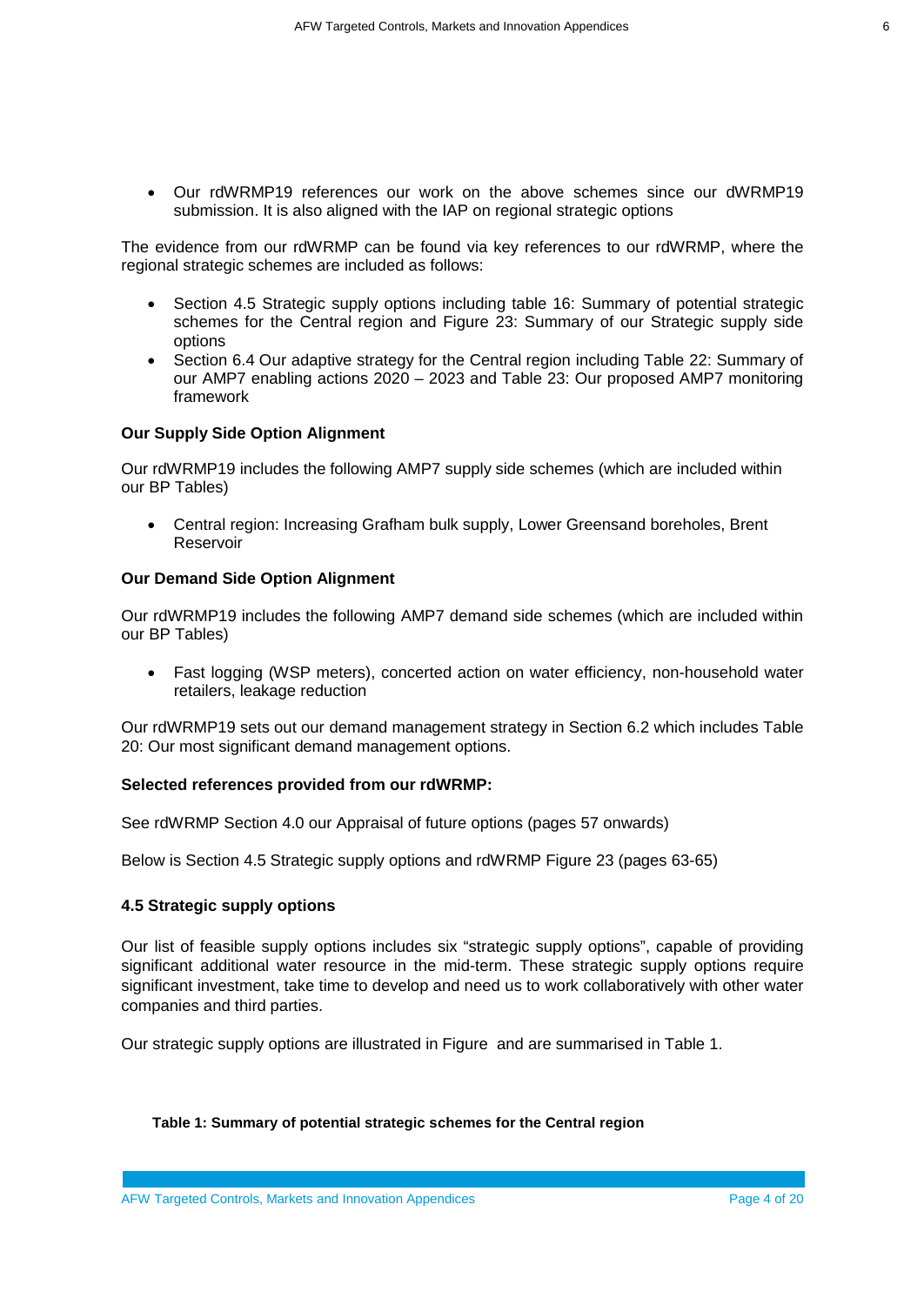| I<br>×<br>I |  |
|-------------|--|
| I<br>i      |  |
|             |  |
|             |  |

| <b>Scheme</b>                                  | <b>Development</b><br>partner | <b>Description and Options Developed</b>                                                                                                                                                                                                                                                                                                                                                                |
|------------------------------------------------|-------------------------------|---------------------------------------------------------------------------------------------------------------------------------------------------------------------------------------------------------------------------------------------------------------------------------------------------------------------------------------------------------------------------------------------------------|
| South<br>East<br><b>Strategic</b><br>Reservoir | <b>Thames</b><br>Water        | This scheme is a relatively simple winter storage and release, where<br>we would reserve the volume required to provide our required yield.<br>We developed costs and updated metrics for three options which are:                                                                                                                                                                                      |
|                                                |                               | Treating 50Ml/d of water at Iver<br>a.<br>Treating 50MI/d of water at Harefield<br>b.<br>Treating 100Ml/d at Iver<br>c.                                                                                                                                                                                                                                                                                 |
| Severn-Thames<br>Transfer                      | Thames<br>Water               | We worked with Thames Water on the feasibility of the option to<br>transfer water from the River Severn to the River Thames. As a<br>result, we developed the following three possible options:                                                                                                                                                                                                         |
|                                                |                               | Treating 50MI/d of water at Iver<br>a.<br>Treating 50MI/d of water at Harefield<br>b.<br>Treating 100Ml/d at Iver<br>$C_{+}$                                                                                                                                                                                                                                                                            |
| South<br>Lincolnshire<br>Reservoir             | Anglian Water                 | We have discussed a number of strategic options with Anglian Water.<br>The feasible option is for Anglian Water to build a new reservoir in<br>South Lincolnshire, which would allow us to increase our take from<br>Grafham. Anglian Water would then provide us with a bulk supply.<br>We have considered two schemes (both of these represent a share<br>of the water that might be made available): |
|                                                |                               | a. A 100MI/d scheme (share of a 150MI/d total yield). Under this<br>option Anglian Water would transfer water from the River Trent<br>to the River Witham to augment yield.<br>b. A 50 MI/d scheme (share of a 75MI/ total yield). Under this<br>option there would be no transfer from the River Trent.                                                                                                |
| Minworth Effluent<br>Transfer                  | Severn Trent<br>Water         | This feasible option is to take treated waste water from Minworth<br>WWTW, which is operated by Severn Trent Water, and transfer it via<br>pipeline to our supply area and then treat it close to our existing<br>Sundon Treatment Works. We have considered two options.<br>a. A 100MI/d scheme                                                                                                        |
|                                                |                               | b. A 50 MI/d scheme                                                                                                                                                                                                                                                                                                                                                                                     |
| Grand<br>Union<br><b>Canal Transfer</b>        | Canal & River<br>Trust        | We have worked with the CRT to update the costs at different levels<br>of yield for a scheme to transfer water from Minworth WWTW and<br>use the canal system to convey the water.                                                                                                                                                                                                                      |
|                                                |                               | The Canal & River Trust have provided updated information for two<br>options.                                                                                                                                                                                                                                                                                                                           |
|                                                |                               | A 100MI/d scheme<br>a.<br>A 50 MI/d scheme (this option requires significantly less<br>b.<br>engineering of the canal system itself to allow the transfer of<br>water).                                                                                                                                                                                                                                 |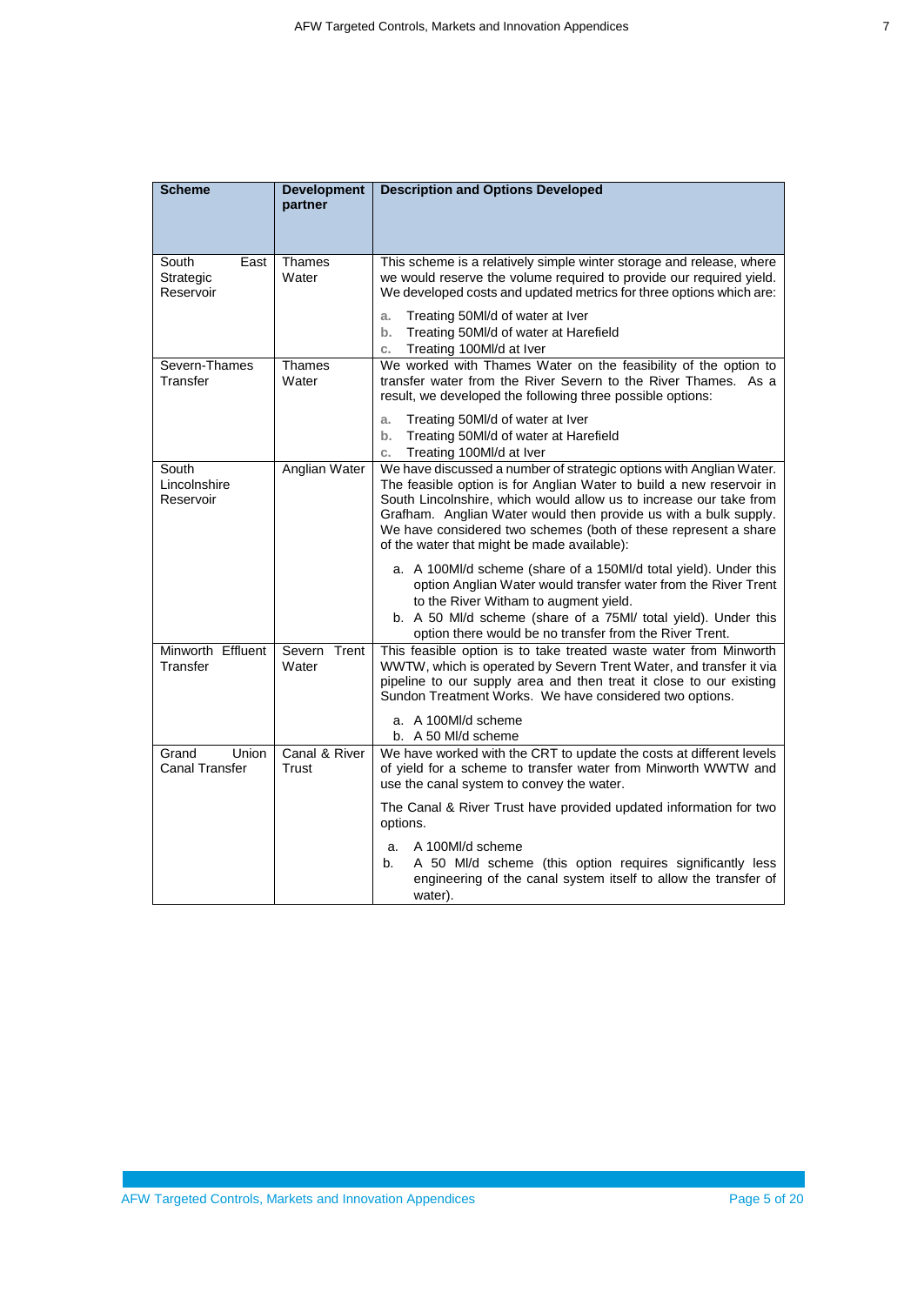<span id="page-7-0"></span>

*Figure 23: Summary of our Strategic Supply Side Options*

AFW Targeted Controls, Markets and Innovation Appendices Page 6 of 20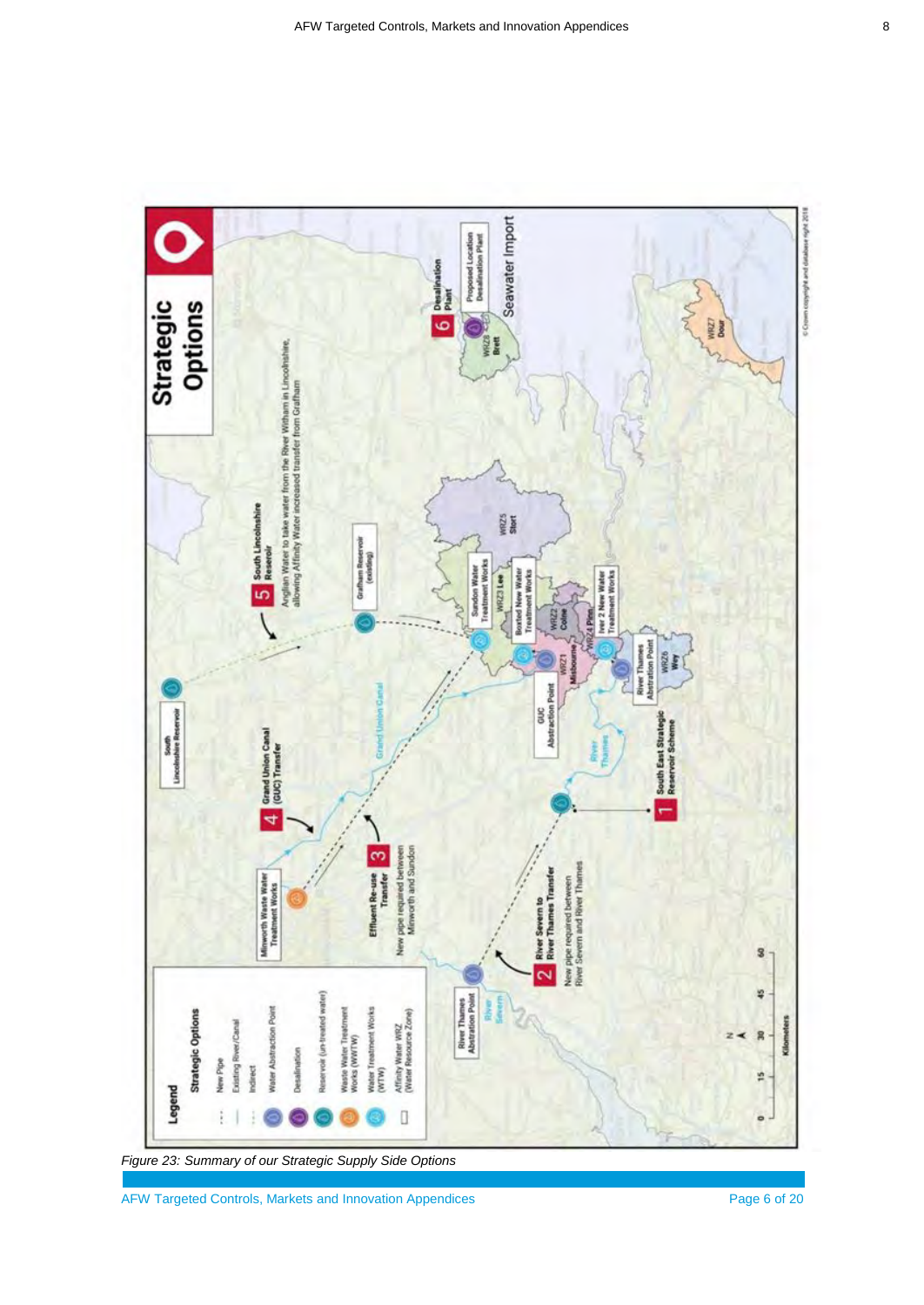#### **Regional neighbouring water company and third-party engagement**

We have worked extensively with neighbouring water companies and third parties during the development of our rdWRMP and through our participation in both Water Resources South East and Water Resources East (regional groups).

This work has included significant coordination between ourselves and other water companies on aligning our respective rdWRMP's.

The evidence of this aspect of our option work can be found in the following places:

- ∑ Section 6.11 of our rdWRMP19 Alignment of our September Plan with other companies WRMPs. This section explains recent work to closely align our September Plan with the Thames Water and Anglian Water rdWRMPs which includes alignment on a decision gateway in 2022/23 using adaptive planning
- ∑ Technical Report 5.2 Third Party Bulk Transfers. This report provides a detailed record of our work with all of our neighbouring companies and third parties

Since the draft WRMP submission, we have met with a number of neighbouring companies and third parties to further develop our shared schemes. The table below provides a summary of the key changes between our draft and revised draft WRMP for intercompany options.

| Company                | <b>Asset/Scheme</b>                               | <b>Key Change for rdWRMP</b>                                                                                                                                                                                       |  |
|------------------------|---------------------------------------------------|--------------------------------------------------------------------------------------------------------------------------------------------------------------------------------------------------------------------|--|
|                        | Ardleigh                                          | Confirmation of revert to 50:50 by 2024/25 for the agreement.<br>Anglian Water to align from 2025/26 in the fWRMP.                                                                                                 |  |
| Anglian<br>Water       | Grafham                                           | Agreement on the DO profile for the rdWRMP. Used in both<br>company rdWRMP's for full alignment inclusive of climate<br>change.                                                                                    |  |
|                        | Sundon                                            | The potential scheme to share existing resources from Grafham<br>has been removed from both rdWRMP's.                                                                                                              |  |
| South<br>East          | Barham Import                                     | The option to increase the existing Barham scheme has been<br>included in our rdWRMP19 and will be aligned in the South East<br>Water fWRMP.                                                                       |  |
| Water                  | Egham Export                                      | Both companies are presenting the option to reduce the existing<br>export to South East Water by 10MI/d between 2020 and 2030 in<br>the WRP tables.                                                                |  |
| <b>Thames</b><br>Water | South<br>East<br>Strategic<br>Reservoir<br>(SESR) | The costs and development period of the SESR (shared 1/3<br>Affinity Water and 2/3 Thames Water, with the same 15 year<br>development programme). Adaptive planning decision point has<br>been agreed for 2022/23. |  |
|                        | Ladymead<br>Import                                | The option to increase Ladymead has been removed from both<br>WRMP's.                                                                                                                                              |  |
|                        | Fortis<br>Green<br>Import                         | Alignment on 12 MI/d DYAA and DYCP with the additional 15 MI/d<br>(27MI/d licence) represented as an option in our rdWRMP.                                                                                         |  |

|  |                                         |  | Table A1.2 Key changes to transfer options between our dWRMP and the rdWRMP through |  |  |  |
|--|-----------------------------------------|--|-------------------------------------------------------------------------------------|--|--|--|
|  | continued work of inter-company options |  |                                                                                     |  |  |  |

We are continuing to work closely with the Canal River Trust (CRT) and RWE Didcot on the following third party and water trading options:

- ∑ Brent Reservoir Brent Reservoir and Slough Lower Greensand borehole, both are owned by the CRT
- RWE Didcot Water Trading option a cross sector water trading option with the energy sector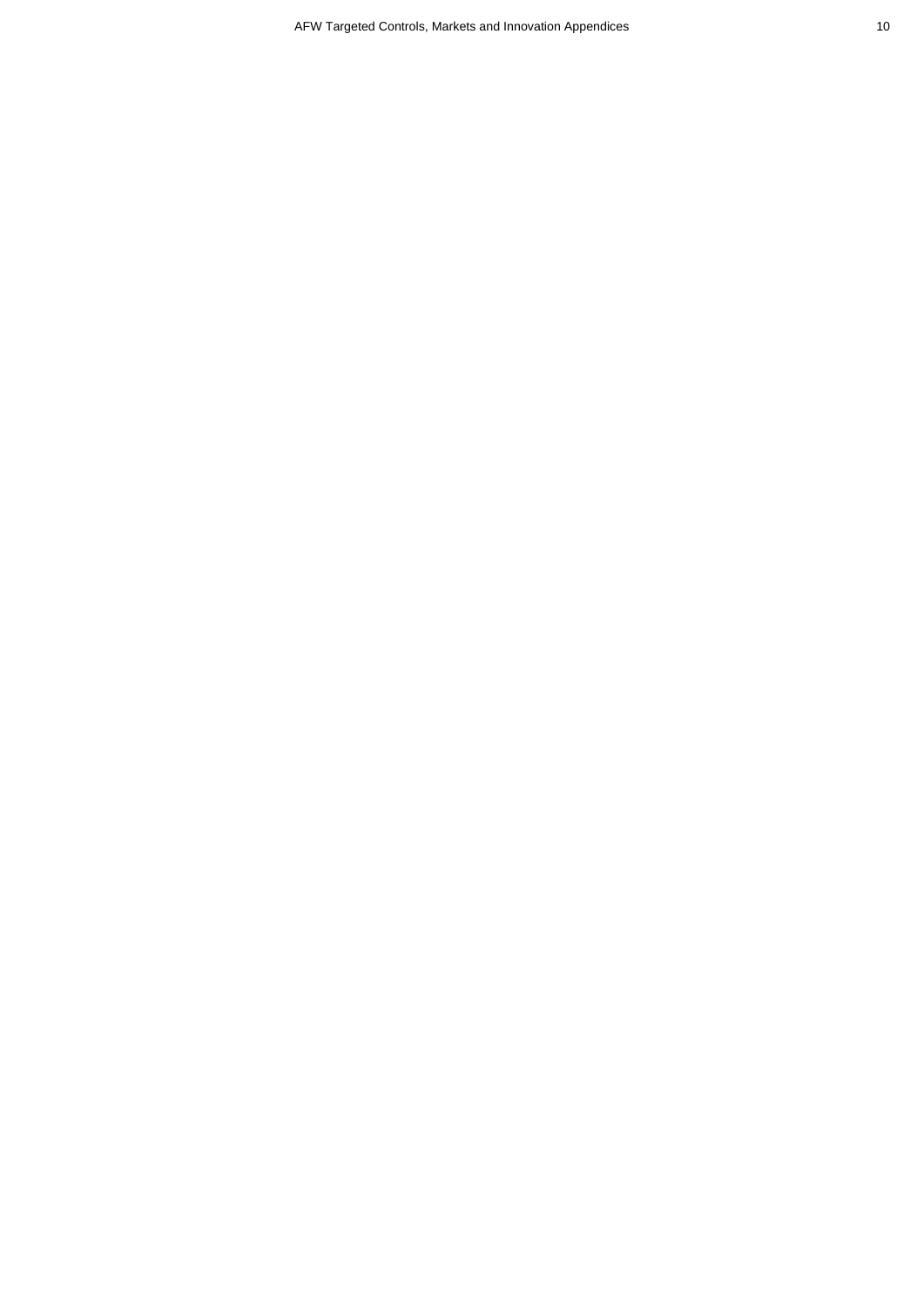

# **Appendix CMI.A1.2**

### **Action ref AFW.CMI.A1**

### **rdWRMP19 Consultation and Engagement Plan**

Stakeholder engagement is an on-going process throughout the development of the WRMP19. For the rdWRMP, there are two distinct consultation phases:

#### **1. Pre-consultation phase (1 November 2018 - 20 February 2019)**

Following the publication of our dWRMP Statement of Response on 31 October 2018, the rdWRMP pre-consultation focuses on gathering information from third parties to build better understanding of options; gain support, views and early feedback on approach to inform the rdWRMP19 and ensure alignment with neighbouring companies' respective plans.

#### **2. Further consultation phase (1 March 2019 – 26 April 2019)**

This phase of engagement builds from previous engagement by consulting on the published revised draft Water Resources Management Plan (rdWRMP19) and focuses on presenting aspects of the plan which have changed since draft WRMP19. We will, however, also consider any comments made about any aspects of the rdWRMP19. The objective of this phase is to demonstrate we've listened, seek an endorsement of the rdWRMP19 and where possible develop partnerships going forward.

|                  | Pre-consultation phase (1 November 2018 - 11 Feb 2019)       |                                                                                                                        |           |                                                                      |
|------------------|--------------------------------------------------------------|------------------------------------------------------------------------------------------------------------------------|-----------|----------------------------------------------------------------------|
| Date             | <b>Engagement with Stakeholder</b>                           | <b>Engagement Objectives</b><br>Lead                                                                                   |           | <b>Attendees</b><br>(See key at bottom of table)                     |
| November 2018    |                                                              |                                                                                                                        |           |                                                                      |
| gth              | Meeting with EA                                              | Technical meetings to discuss rdWRMP approach, strategic<br>options and EBSD Decision making process                   | MI        | AWL: MI, DH, NH, AF, RC, IK<br>EA: Tom Nichols, Rudi Liu             |
| 20 <sup>th</sup> | Meeting with CCG Sub-group                                   | Establish terms of reference of group. Discuss approach to pre<br>and further consultation and customer engagement.    | MI        | AWL: MI, EM, RH, AW<br>CCG: Karen Gibbs, Jon Sellars, David<br>Cheek |
| 22 <sub>nd</sub> | Phase 1 Customer focus groups                                |                                                                                                                        | <b>EM</b> | Independently led/chaired by Ipsos                                   |
| 27 <sup>th</sup> | 2 x Central Region, Watford<br>$(22^{nd})$                   | Understand customer perception and views in three key areas<br>not fully engaged on at dWRMP stage. This includes PCC, |           | Mori, No AWL attendees.                                              |
| 28 <sup>th</sup> | 1 x East, Clacton (27th)<br>1 x Southeast, Folkestone (28th) | drought resilience and strategic supply options.                                                                       |           |                                                                      |

#### *The key rdWRMP19 engagement activities/meetings/events planned are summarised below:*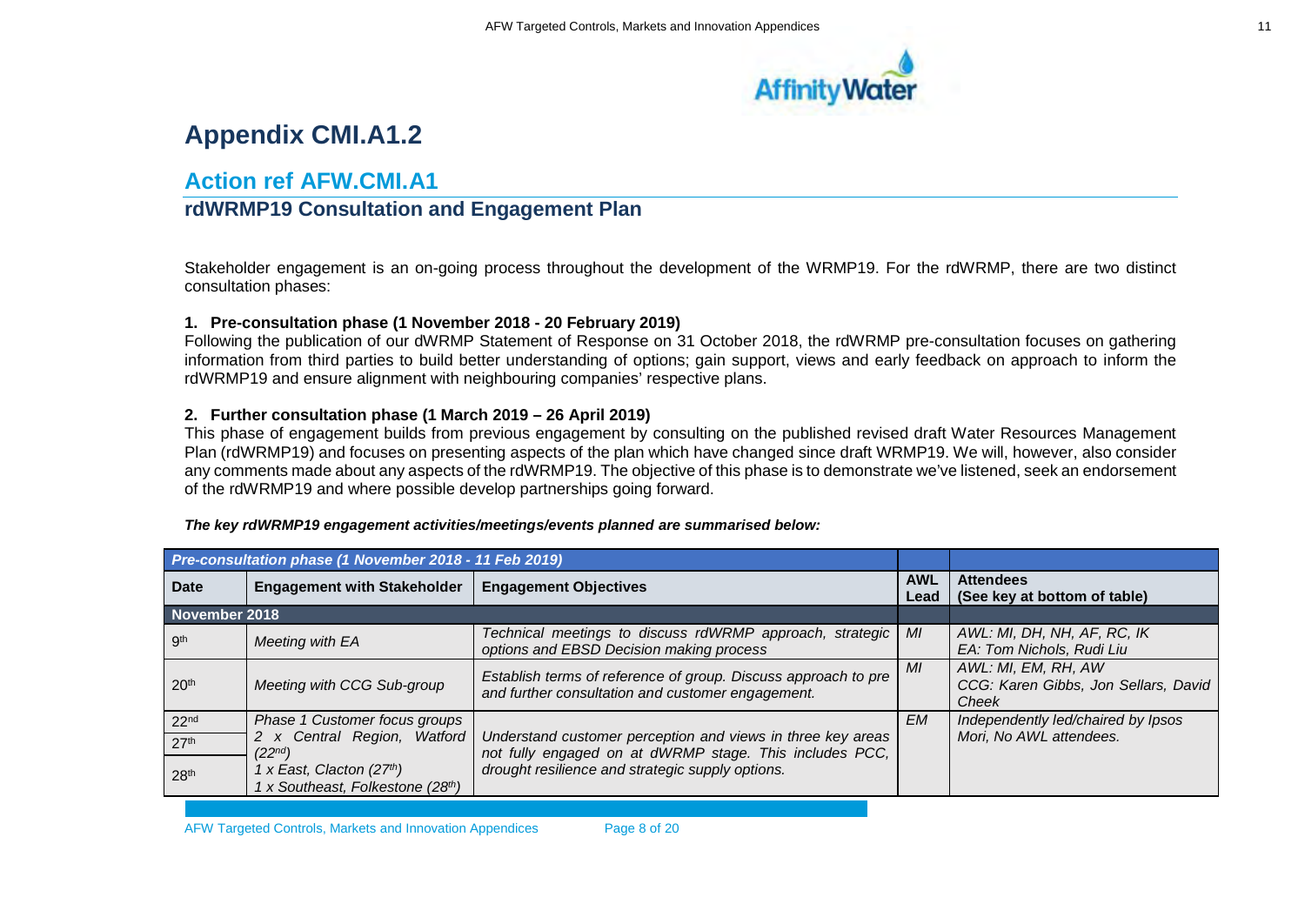

| various          | Meeting/Calls<br><b>Thames</b><br>with<br>Water                              | For alignment and information gathering/sharing Consultation<br>engagement update/learning                                                                | Ml/<br><b>NH</b> | various                                                                           |
|------------------|------------------------------------------------------------------------------|-----------------------------------------------------------------------------------------------------------------------------------------------------------|------------------|-----------------------------------------------------------------------------------|
| various          | Meeting/Calls with Anglian Water                                             | Ml/<br><b>NH</b>                                                                                                                                          | various          |                                                                                   |
| December 2018    |                                                                              |                                                                                                                                                           |                  |                                                                                   |
| 6 <sup>th</sup>  | Meeting with CCG Sub-group                                                   | Discuss approach to pre and further consultation and customer<br>engagement and awareness campaign and programme<br>timeline.                             | MI               | AWL: MI, EM, RH<br>CCG: Teresa Perchard, Karen Gibbs,<br>Jon Sellars, David Cheek |
| 7 <sup>th</sup>  | Meeting with Canal and River<br>Trust (CRT)                                  | Gather further information on potential CRT options and gain<br>feedback on our proposed decision-making process and phase<br>2 customer engagement work. | NH               | AWL: NH, RC, JS, DH<br>CRT: Kane Horton. ?                                        |
| 13 <sup>th</sup> | Meeting with Anglian Water                                                   | Gathering further information to support rdWRMP                                                                                                           | NH               | NH, DH                                                                            |
| various          | Meetings/Calls with WRSE                                                     | Input to regional modelling work and seek alignment with<br>revised draft plan when phase 5 results released in Jan                                       | <b>NH</b>        | NH, RC                                                                            |
| various          | Meeting/Calls<br>with<br><b>Thames</b><br>Water                              | For alignment and information gathering/sharing Consultation<br>engagement update/learning                                                                | Ml/<br>NH        | various                                                                           |
| 18 <sup>th</sup> | Meeting with EA                                                              | Technical meetings to discuss rdWRMP EBSD/Decision making<br>process. Align EA understanding / expectations                                               | MI               | AWL: MI, DH, NH, AF, RC, IK, EP EA:<br>Tom Nichols, Rudi Liu                      |
| 19 <sup>th</sup> | Meeting with CCG                                                             | To discuss customer and stakeholder inputs to the rdWRMP<br>Decision-making process.                                                                      | DH               | AWL: MW, DH, MI, EM<br>CCG: Teresa Perchard, John Sellars                         |
| 20th - 27th      | up/email<br>invites<br>Set<br>to<br>stakeholders for meetings in Jan<br>2019 | Meetings set up to share approach/direction of travel with key<br>stakeholders for early feedback or meeting requested                                    |                  | Email (various)                                                                   |
| January 2019     |                                                                              |                                                                                                                                                           |                  |                                                                                   |
| various          | Meetings/Calls with WRSE                                                     | Phase 5 outputs compare/align with revised draft plan                                                                                                     | <b>NH</b>        | NH, RC                                                                            |
| 9 <sup>th</sup>  | Call with Ofwat                                                              | Call requested to brief Ofwat early of key changes in rdWRMP<br>and alignment with Business Plan.                                                         | LS               | LS, CO, DH, MI, JS                                                                |
| 10 <sup>th</sup> | Phase 2 Customer focus groups<br>2 x Central Region (10th)                   | Deeper dive into strategic options to understand customer                                                                                                 | <b>EM</b>        | Independently led/chaired by Ipsos<br>Mori, No AWL attendees.                     |
| 14 <sup>th</sup> | 1 x East $(14th)$                                                            | preferences and views around strategic supply options and<br>demand option areas not fully engaged on at dWRMP.                                           |                  |                                                                                   |
| 15 <sup>th</sup> | 1 x Southeast (15th)                                                         |                                                                                                                                                           |                  |                                                                                   |
| various          | Emails/Calls with Thames Water                                               | For alignment and information gathering/sharing Consultation<br>engagement update/learning                                                                | M/L<br><b>NH</b> | various                                                                           |
| 15 <sup>th</sup> | <b>Meeting with Thames Water</b>                                             | Technical teams - Discuss Tables alignment and approach                                                                                                   | NH               | NH, RC                                                                            |
| 21 <sup>st</sup> | Meeting with EA                                                              | Share draft rdWRMP- a key meeting to gain early feedback<br>prior to further consultation                                                                 | MI               | AWL: MI, DH, NH, AF, RC, IK, EP<br>EA: Tom Nichols, Rudi Liu                      |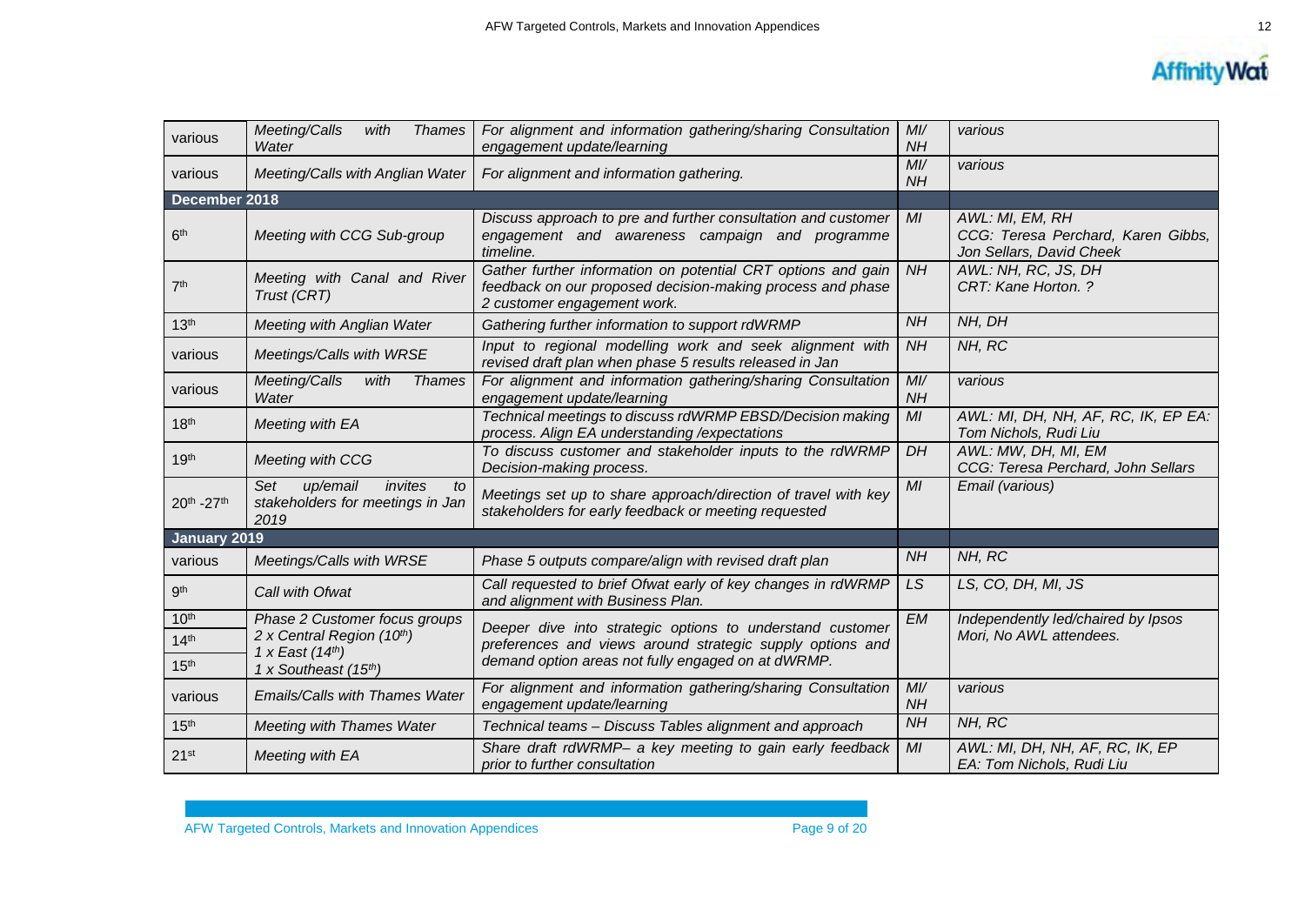| 23 <sup>rd</sup> | Hertfordshire<br>Meeting<br>with<br><b>County Council</b>            | Share key changes and gain feedback how we are assessing<br>the need for different strategic options.                                                                                 | MI           | AWL: MI, DH, EM<br>Herts: John Rumble, Jon Tiley                                                                                                                                                                                                                               |
|------------------|----------------------------------------------------------------------|---------------------------------------------------------------------------------------------------------------------------------------------------------------------------------------|--------------|--------------------------------------------------------------------------------------------------------------------------------------------------------------------------------------------------------------------------------------------------------------------------------|
| 23 <sup>rd</sup> | Webinar with Water Retailers                                         | Opportunity to Improve dialogue and engagement with retailers<br>on the rdWRMP and aspects which impact non-households for<br>early feedback                                          | MI           | AWL: EM, AF, BB<br><b>Water retailers TBC</b>                                                                                                                                                                                                                                  |
| Various          | Meeting with Anglian Water                                           | ANG/AWL meeting align WRMP positions                                                                                                                                                  | MI           | AWL: DH, NH<br>ANG: Hannah Jones, Geoff Darch                                                                                                                                                                                                                                  |
| 25 <sup>th</sup> | Meeting<br>with<br>Thames<br>Water<br>(CEO)                          | TW/AWL CEOs meeting align WRMP positions                                                                                                                                              | MI           | AWL: PW, MW, DH, MI, NH<br>TW: Steve Robertson (CEO), Sarah<br>Mcmath, Antony Owen                                                                                                                                                                                             |
| 29 <sup>th</sup> | with Group Against<br>Meeting<br><b>Reservoir Development (GARD)</b> | Meeting requested. Meeting to focus on stakeholder concerns<br>and views prior to publishing rdWRMP                                                                                   | MI           | AWL: MI, AP, NH, JS<br>GARD: Derek Stort, John Broadbent,<br>Helen Marshall (CPRE) TBC                                                                                                                                                                                         |
| 30 <sup>th</sup> | <b>River Group Forum</b>                                             | Following on from statement of response, Inform groups of<br>process, potential changes and rdWRMP direction of travel.<br>Also provide an opportunity for a tour of Clay lane works. | LN           | AWL: LN, EP, EM, GC<br><b>River Groups Various</b>                                                                                                                                                                                                                             |
| February 2019    |                                                                      |                                                                                                                                                                                       |              |                                                                                                                                                                                                                                                                                |
| 5 <sup>th</sup>  | <b>Update for Consumer Council for</b><br>Water                      | WRMP update to CC Water and early feedback/support on<br>direction of revised draft plan.                                                                                             | MI           | AWL: MI,<br>CCW members incl. Sir Tony Redmond                                                                                                                                                                                                                                 |
| 5 <sup>th</sup>  | <b>Joint</b><br>regulator/stakeholder<br>meeting                     | A meeting with Defra, Ofwat, EA, DWI, Thames and Anglian for<br>an opportunity to demonstrate the positive work undertaken post<br>draft plans and alignment of rdWRMPs.              | Defra<br>/EA | AWL: DH, NH, MW, CO<br>TW: Sarah McMath, Steve Spencer,<br>Chris<br>ANG: Hannah Jones, Geoff Darch<br>EA: Paul Hickey, Tom Nichols, Polly<br>Chancellor, David Howarth<br>Defra: Margaret Read, Adrian Brookes<br>Ofwat: Colin Green, Simon Harrow<br><b>DWI: Milo Purcell</b> |
| 7 <sup>th</sup>  | AWL meet Paul Jennings on site                                       | Meeting requested. Meeting to focus on stakeholder concerns<br>and views prior to publishing rdWRMP, visiting local rivers<br>(Chess, Ver Beane Lea)                                  | LN.          | AWL: CO, LN, Jake Rigg (Stonehaven)<br>Paul Jennings, Chairman River Chess<br>Allen Beechey, Chiltern Chalk Stream<br>Feargal Sharkey Amwell Magna<br>Fishery<br>John Pritchard Ver Valley Society                                                                             |
| 8 <sup>th</sup>  | <b>Meeting with GLA</b>                                              | Share key changes and gain feedback/support how we are<br>assessing the need for strategic options that will potentially<br>impact London.                                            | MI           | AWL: MI, DH, Jake Rigg (Stonehaven)<br>GLA: Daniel Bicknell, Abby Crisostomo,                                                                                                                                                                                                  |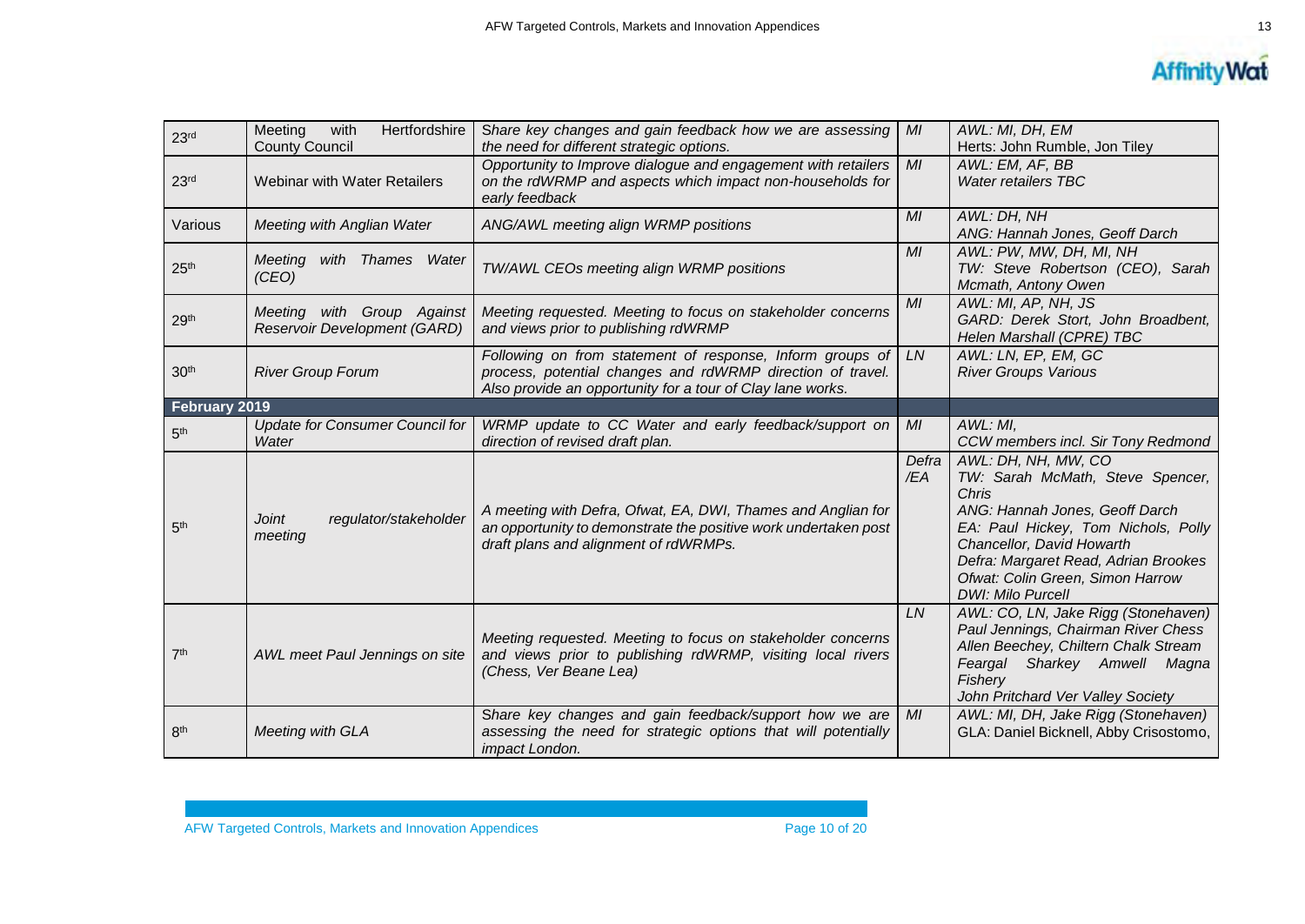

| 15 <sup>th</sup> | <b>Briefing note to Local Authorities</b>                       | Following on from statement of response<br>and<br>LA I<br>representations to draft plan, the purpose is to Inform them of<br>process, potential changes and rdWRMP direction of travel             | MI               | Email to relevant LAs                                          |
|------------------|-----------------------------------------------------------------|----------------------------------------------------------------------------------------------------------------------------------------------------------------------------------------------------|------------------|----------------------------------------------------------------|
| Postpone         | Meeting with Buckinghamshire                                    | Share key changes and gain feedback how we are assessing                                                                                                                                           | MI               | AWL: MI, DH, EM                                                |
| d to March       | <b>County Council</b>                                           | the need for different strategic options.                                                                                                                                                          |                  | Bucks: TBC                                                     |
|                  |                                                                 | Share customer engagement findings that informed rdWRMP19                                                                                                                                          | MI               | AWL: MI, EM, RH, DH/LS/MW                                      |
| 11 <sup>th</sup> | CCG sub group meeting                                           | and discuss further consultation approach and materials<br>including the non-technical summary document.                                                                                           |                  | CCG: Teresa Perchard, Karen Gibbs,<br>Jon Sellars, David Cheek |
| 20 <sup>th</sup> | <b>Meeting with Natural England</b>                             | Share draft rdWRMP and SEA/HRA- a key meeting to gain<br>early sight of rdWRMP and ensure early feedback is received<br>during the further consultation in March 2019                              | RC               | AWL: MI, RC, AECOM<br><b>NE: Sophie Temple</b>                 |
| 26 <sup>th</sup> | Submit rdWRMP to Defra                                          | Security clearance approval before publishing on 1 <sup>st</sup> March 2019                                                                                                                        | ΜI               | Send to Defra                                                  |
| 1st              | Launch I<br>Publish<br>Plan<br>and<br>rdWRMP awareness campaign | Seeking greater response then dWRMP and support for<br>rdWRMP. Includes paid advertising on Facebook, link to video<br>(rdWRMP19 overview) and using existing channels to seek<br>views on rdWRMP. | NB/<br>EM/<br>LN | Various (Email/Web/social media)                               |

**AWL Names**: MI (Mumin Islam), DH (Doug Hunt), NH (Nick Honeyball), AF (Andrea Farcomeni), RC (Ritchie Carruthers), IK (Ilias Karapanos), EP (Ellie Powers), AP (Affie Panayiotou), EM (Ed Mallam), RH (Rob Hutchison),<br>NB (Ni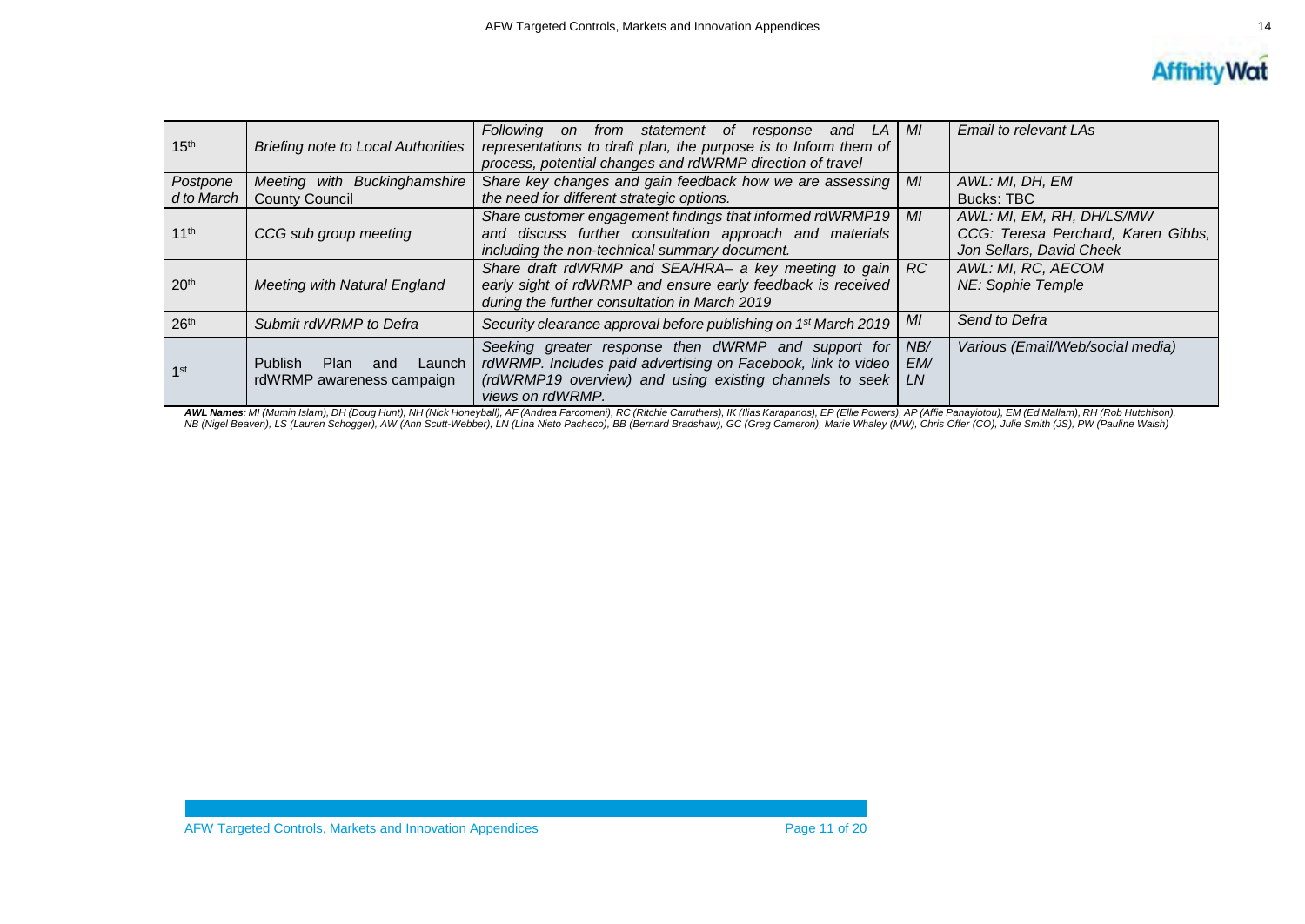

#### *rdWRMP19 Further Consultation and Engagement Timeline Summary*

*This phase of engagement builds from previous engagement by consulting on the published revised draft Water Resources Management Plan (rdWRMP19) and focuses on presenting aspects of the plan which have changed since draft WRMP19. We will, however, also consider any comments made about any aspects of the rdWRMP19. The objective of this phase is to demonstrate we've listened, seek an endorsement of the rdWRMP19 and where possible develop partnerships going forward.*

| Further consultation on rdWRMP19 (1 March 2019 - 26 April 2019)                     |                      |                                                                                                                                                                                                                                                         |  |  |  |  |
|-------------------------------------------------------------------------------------|----------------------|---------------------------------------------------------------------------------------------------------------------------------------------------------------------------------------------------------------------------------------------------------|--|--|--|--|
| <b>Stakeholder Group</b>                                                            | <b>Date</b>          | <b>Engagement Objectives</b>                                                                                                                                                                                                                            |  |  |  |  |
| Deputy Leader and Cabinet Member for<br><b>Environment for Essex County Council</b> | 04/03/19             | Meeting requested to understand updates since dWRMP19 and how local issues<br>and uncertainties have been considered such as population and housing growth<br>and what investment is in place to improve resilience to drought.                         |  |  |  |  |
| Hertfordshire Planning Group                                                        | 07/03/19             | Following on from pre-consultation meeting, opportunity to present an overview<br>of the rdWRMP and develop support on potential areas we can work together<br>such as water efficiency and increasing awareness of support available for<br>customers. |  |  |  |  |
| <b>Online Customer Survey</b>                                                       | 11/03/19 to 20/03/19 | Led by Ipsos Mori, the survey would involve sourcing 1,000 Affinity Water<br>customers across the Affinity Water supply area to gain further insight into<br>customer views and support of our rdWRMP19.                                                |  |  |  |  |
| Thames Water - Water Resources Forum                                                | 14/03/19             | To update wider stakeholder on our rdWRMP19 and further consultation and<br>demonstrate alignment with Thames Water's WRMP where appropriate and<br>necessary.                                                                                          |  |  |  |  |
| Hertfordshire County Council Infrastructure<br>& Planning Partnership (HIPP)        | 21/03/19             | Following on from pre-consultation meeting, request to present to an overview<br>of the rdWRMP to key members to seek views and gain support of rdWRMP19<br>approach.                                                                                   |  |  |  |  |
| Greater London Authority (GLA) Water<br><b>Advisory Group</b>                       | 27/03/19             | To develop support and partnership on key demand management initiatives<br>included within our rdWRMP19, this follows on from the pre-consultation meeting<br>with GLA.                                                                                 |  |  |  |  |
| Little Kingshill Village Society                                                    | 27/03/19             | Requested an update on our rdWRMP19 and update on ongoing/future work on<br>the River Misbourne.                                                                                                                                                        |  |  |  |  |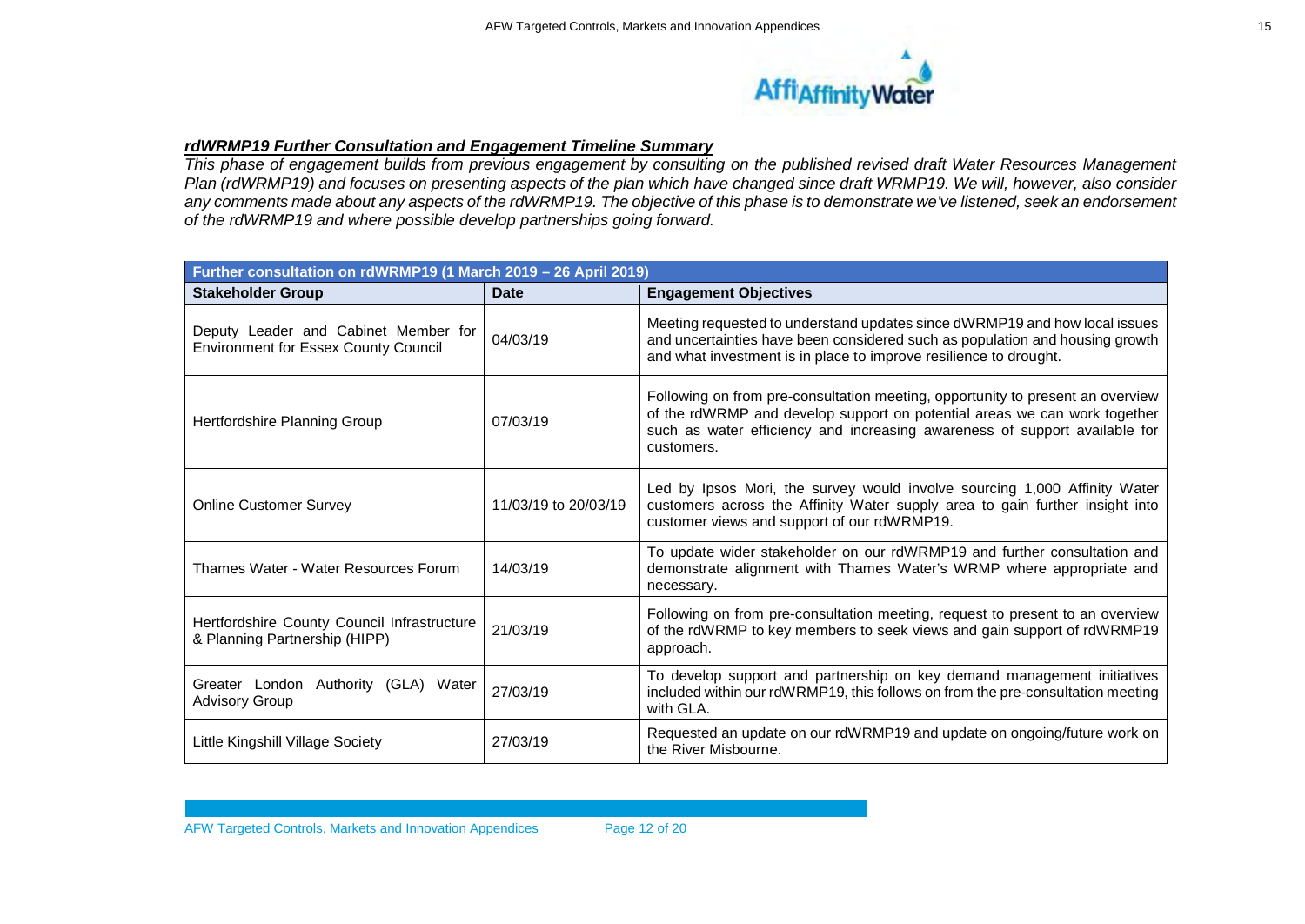

| Buckinghamshire County Council and Local<br>District Councils (tbc) | 03/04/19 | Deferred pre-consultation meeting to brief wider members and relevant senior<br>officers on updates to the rdWRMP19.<br>Wil seek views and support of rdWRMP19 approach and opportunities to work<br>together going forward. |
|---------------------------------------------------------------------|----------|------------------------------------------------------------------------------------------------------------------------------------------------------------------------------------------------------------------------------|
| Water Retailers Webinar                                             | 02/04/19 | Follows on from our pre-consultation event, providing more information about<br>demand management schemes and retailer incentives.                                                                                           |
| Affinity Water Stakeholder Forum*                                   | 11/04/19 | *Our main event, we are seeking to hold a wide multi-stakeholder forum which<br>will also include breakout sessions to discuss and focus on key areas and<br>topics of interest to stakeholders.                             |
| Existing meetings events/forums                                     | Various  | Include attending existing meeting/forums events to share an update of the<br>rdWRMP and further consultation to seek views and support of approach.                                                                         |
| Thames Water / Anglian Water                                        | Various  | Meetings/correspondence if required, confirm final positions for alignment<br>purposes                                                                                                                                       |
| Meeting with CCG Sub-group                                          | May 2019 | Discuss further consultation and engagement results and final triangulation                                                                                                                                                  |

### **rdWRMP19 Further Consultation - Engagement materials/channels**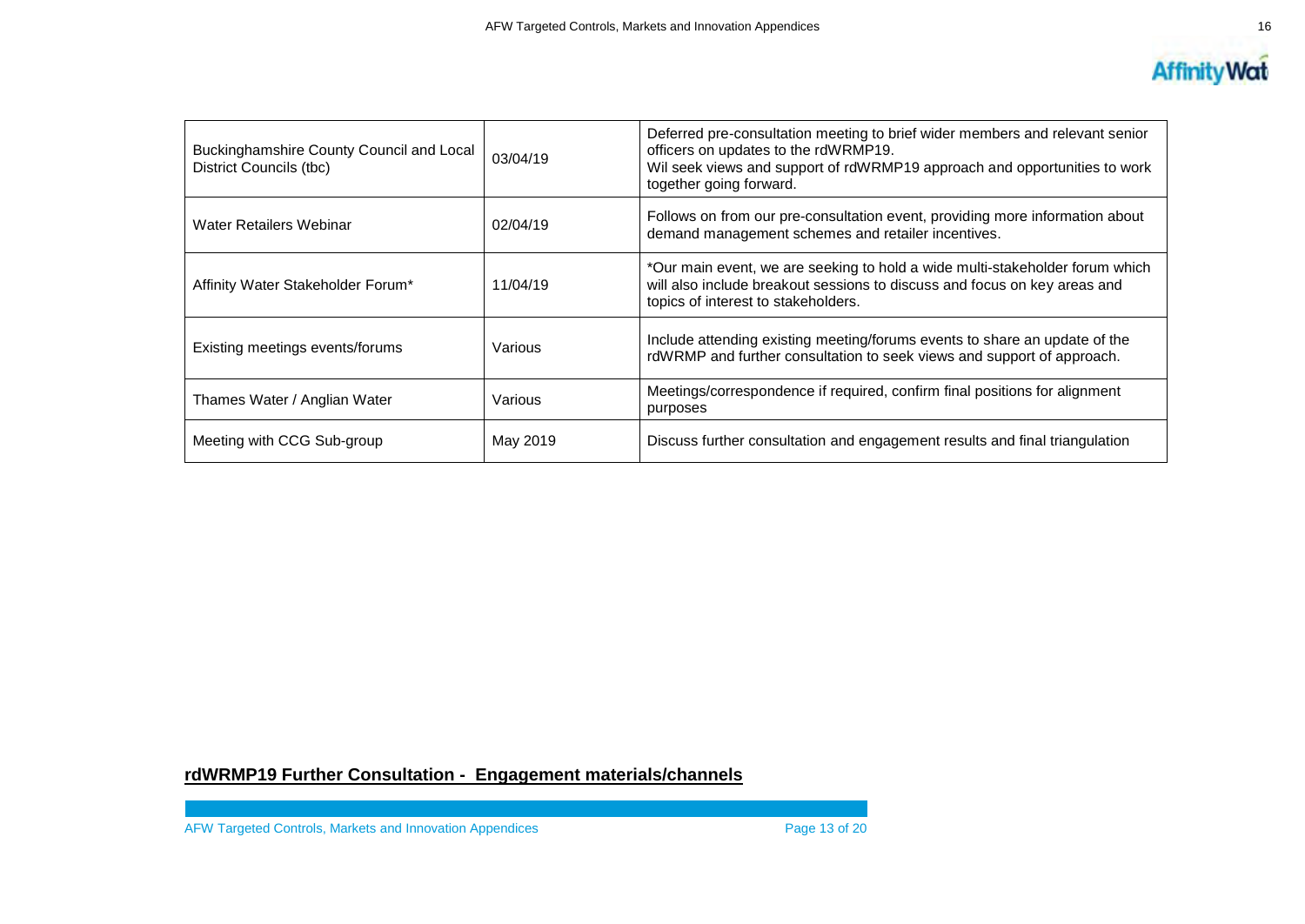

| <b>Method</b>                                          | <b>Status</b>   | <b>Purpose</b>                                                                                                                                                                                                                                                                                        |  |
|--------------------------------------------------------|-----------------|-------------------------------------------------------------------------------------------------------------------------------------------------------------------------------------------------------------------------------------------------------------------------------------------------------|--|
|                                                        |                 |                                                                                                                                                                                                                                                                                                       |  |
| Non-technical summary                                  | <b>COMPLETE</b> | Summary of the main plan (rdWRMP), provided more information about the plan and provides opportunity to<br>comment and give views                                                                                                                                                                     |  |
| Leaflet                                                | <b>COMPLETE</b> | Distributed 14,000 leaflets to key offices/field staff across three regions to promote/ increase awareness of further<br>consultation                                                                                                                                                                 |  |
| Web pages and homepage banner                          | <b>COMPLETE</b> | Webpages / Homepage banner complete to help promote/increase awareness of further consultation                                                                                                                                                                                                        |  |
| Ipsos Mori Customer survey                             | <b>COMPLETE</b> | To be launched between 11 - 20 March 2019 and first report of findings due 1 April 2019.                                                                                                                                                                                                              |  |
| Further consultation<br>questions/online response form | <b>COMPLETE</b> | Online webform, made simpler and easier for customer/stakeholder to respond online compared to dWRMP.                                                                                                                                                                                                 |  |
| Video                                                  | <b>COMPLETE</b> | Brief overview of rdWRMP under 2mins and call to respond to consultation                                                                                                                                                                                                                              |  |
| Internal comms                                         | <b>COMPLETE</b> | Key messaging added from NT summary Company announcement and link to video via email, latest news item on<br>home page of Wave, Blog, latest news updates on Yammer and weekly Round Up email, internal posters around<br>sites and internal TV screens, Team Leader Briefing Pack for March & April. |  |
| Social media content                                   | <b>COMPLETE</b> | Post on social media channels (including paid advertising) to promote/increase awareness of further consultation                                                                                                                                                                                      |  |
| News release                                           | Drafted         | On hold to monitor campaign progress and may release late March 2019                                                                                                                                                                                                                                  |  |
| <b>Emails to customers</b>                             | <b>Drafted</b>  | Need to confirm with customer relations                                                                                                                                                                                                                                                               |  |
| Emails to stakeholders                                 | <b>COMPLETE</b> | Sent to over 2,000 stakeholders on 1 March 2019                                                                                                                                                                                                                                                       |  |
| Monthly stakeholders email<br>updates                  | Drafted         | To be sent mid-March as part of BAU communication will include rdWRMP consultation reminder.                                                                                                                                                                                                          |  |
| Stakeholder events and meetings                        | Ongoing         | Drafted, meetings/event/stakeholder forum being developed/finalised.                                                                                                                                                                                                                                  |  |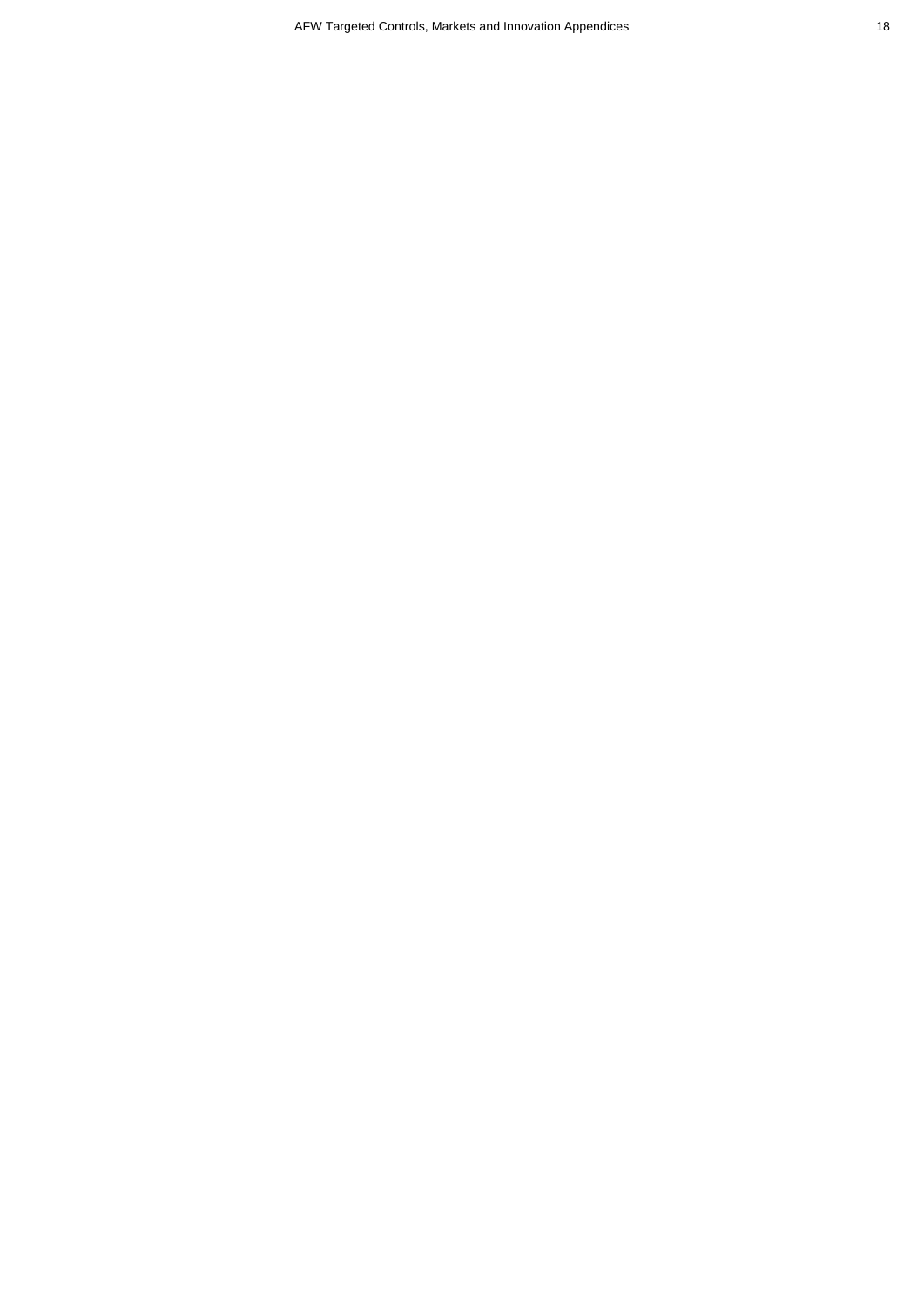

# **Appendix CMI.B1.1**

### **Action ref AFW.CMI.B1**

# **Leakage - fast logging and commercial night use**

One of the outcomes of the UKWIR zero leakage by 2050 programme of research is to: confidently quantify leakage and demonstrate when it is zero. To this end Affinity Water has been instrumental in the implementation of the fast logging approach to measuring household night use in our network. We recognised the potential of the system six years ago and have invested in the development of fast logging and encouraged the consultant Artesia to continually innovate and improve the system. The fast logging method has now been developed to a point where it can be applied to DMAs and smaller areas to assess the changes in night use on a weekly basis throughout the year. We have encouraged the publishing of any results and the methods for fast logging for use by other companies and provided data to an UKWIR project which published the best practice for fast logging to the industry.

We have also promoted innovation in assessing commercial night use in collaboration with Severn Trent Water by commissioning Artesia to improve on the 20-year old best practice methodology. The result being a new methodology for assessing and modelling commercial night use which is being published.

#### **Leakage – Taskforce visits and best practice**

To help identify best practice from across the industry knowledge sharing sessions were held with the following Companies:

- Anglian Water
- Essex and Suffolk Water
- Welsh Water
- Water Research Council (work at Welsh Water, Thames Water and others)
- PN Daly (work at many water companies including UU, Severn Trent)
- Arcadis (work at many water companies)
- ∑ Noise Logging SME (work at Southern Water)

The recurring themes were that success had been driven by:

- Effective use of technology, particularly improvements to noise logging techniques
- The strength of analytics to make data led decisions
- Insourcing of Technicians
- Focus on quality and not speed of repair or jobs per day
- Separate detection and strategy roles but under one common leakage owner
- CSL policies varied, no common free repair view and all had an enforceable waste notice process

All companies reinforced the message that there were no silver bullets or quick wins to be had. Improvements had been made over several years and been underpinned by tight management, control and governance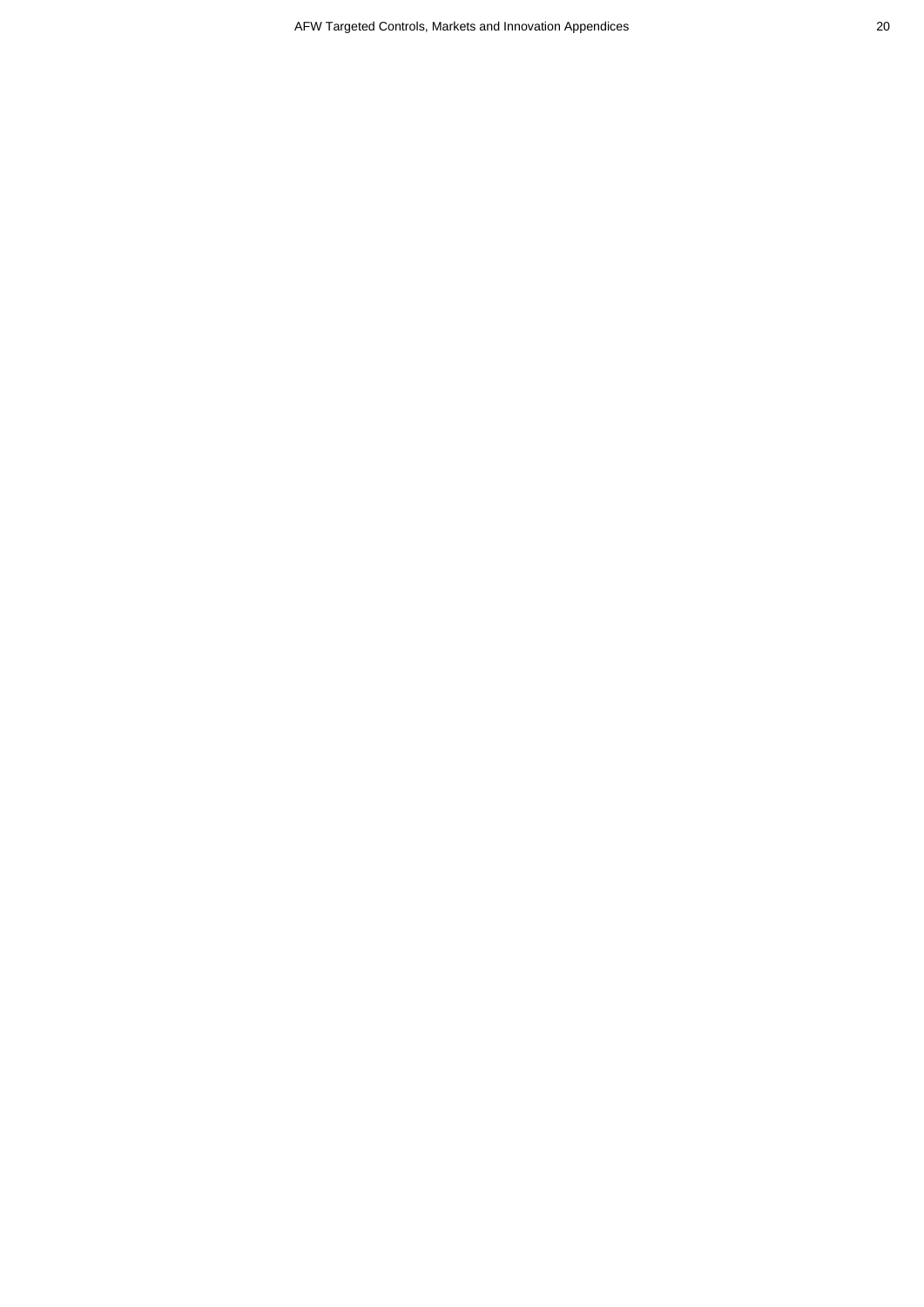

# **Appendix CMI.B1.2**

### **Action ref AFW.CMI.B1 Catchment Management Activities**

Affinity Water abstract water from the River Thames alongside Thames Water and South East Water. Each water company experiences similar water quality challenges from the ~11,000km2 upstream River Thames catchment. In September 2010, we established the Thames Catchment Management Steering Group (TCMSG), to work collaboratively to investigate and identify interventions to reduce the impact of diffuse metaldehyde pollution. In AMP6 the remit has been extended to also include other pesticides and water quality issues as part of the Water Industry National Environment Programme. The purpose of the partnership is to share data, evidence and information, coordinate work, avoid duplication, standardise target setting, share experiences and knowledge from engagement with farmers and agronomists, and support the Environment Agency (EA) with Water Framework Directive (WFD) delivery.

The steering group meets bi-monthly to discuss progress with projects and how we can work efficiently, avoiding duplication. The group has worked to ensure that each company can lead on delivering catchment management in different areas of the Thames River Basin District (RBD). This ensures that overlap is minimised and company resources can be effectively deployed.

Through the TCMSG, each company has agreed to take the lead in different subcatchments of the Thames to ensure the greatest coverage of catchment measures in identified high risk areas. Affinity Water has responsibility for the Colne (Hertfordshire) and Lower Wey sub-catchments within our supply area. Due to the disproportionate area of the Thames RBD within the Thames Water supply area, we also agreed to lead in the Loddon catchment which is outside of our supply area. This enables Thames Water to target resources and measures in the Upper Thames. Where overlap occurs the companies work closely to share data and information on useful farmer contacts to ensure that water company/farmer liaison is managed as appropriately as possible.

Alongside allocating responsibility for catchment management in different areas, we have developed a coordinated river sampling strategy across the Thames RBD and are sharing the data. This arrangement minimises the travelling undertaken by personnel from both companies involved (i.e. Thames Water and Affinity Water). In addition, the three companies are working collaboratively on various projects; examples include:

- Thames Water and Affinity Water sharing the costs and results of a remote sensing exercise in the Wey catchment;
- Affinity Water and South East Water, along with Natural England, jointly funding an advisor from the Hampshire and Isle of Wight Wildlife Trust to support projects in the Loddon catchment
- All three companies sharing the cost of a satellite imagery for land use risk covering the lower Thames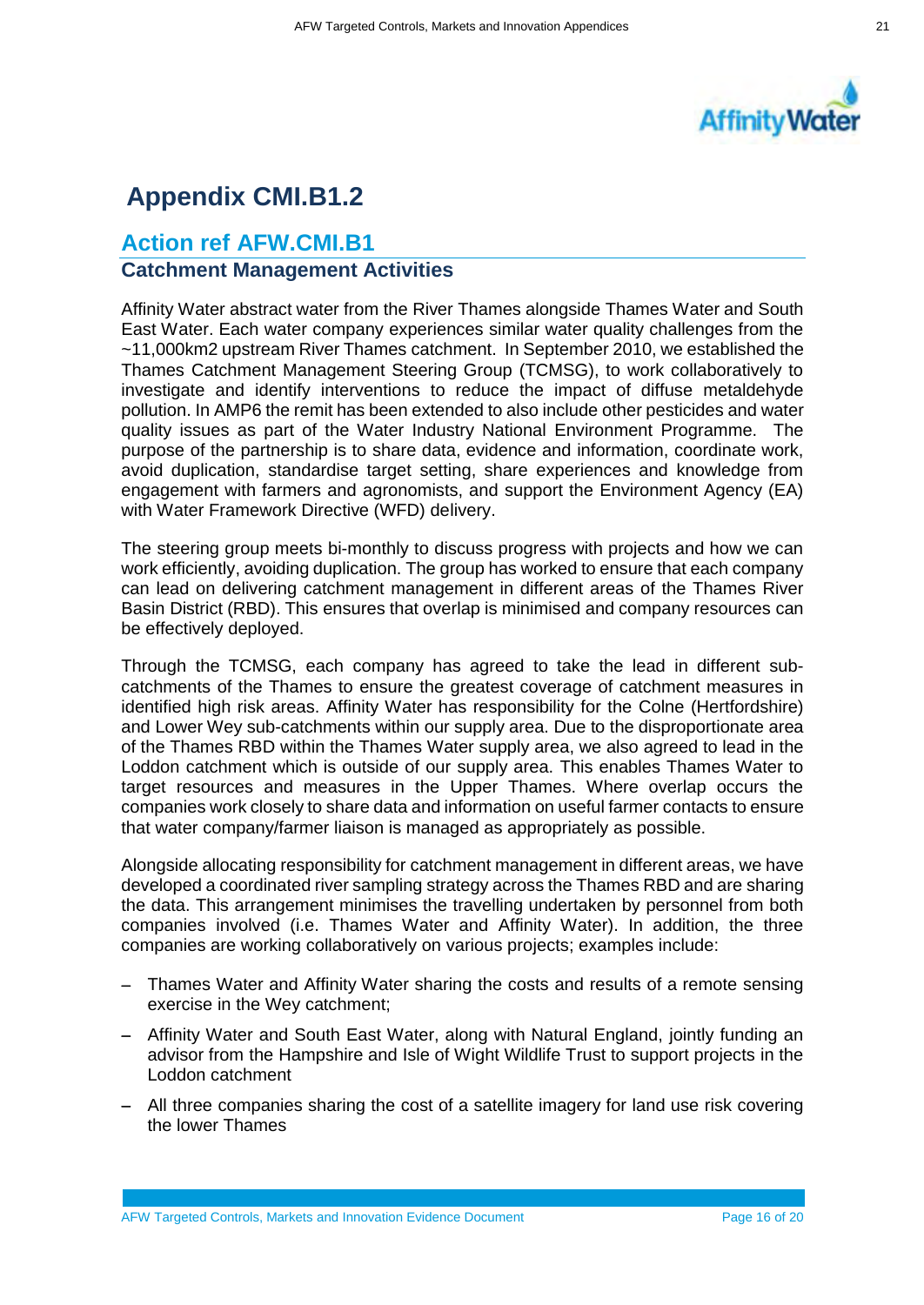

The TCMSG holds annual stakeholder events. Attendees over the years have included the Drinking Water Inspectorate (DWI), EA, Catchment Sensitive Farming (CSF), National Farmers Union (NFU), Chemical Regulations Division (CRD), wildlife trusts, farm advice groups, pesticide manufacturers and agronomists.

The primary aim of our project work to date has been to trial a number of different mitigation methods for metaldehyde, establish the efficacy of each approach and provide farmers and other catchment stakeholders with a variety of catchment management tools. Projects have investigated the impact on water quality of low dose metaldehyde slug pellets; product substitution (ferric phosphate pellets) across entire catchments; product substitution on high-risk fields only; biofilters and swales. We have also developed relationships with a wide range of catchment stakeholders and carried out a number of awareness raising activities.

Since the TCMSG started implementing catchment schemes in 2012, the coverage of our combined schemes has extended from 170km2 to 3,494km2. This significant upscaling of measures has resulted in no exceedances of metaldehyde at Affinity Water's River Thames abstractions in both 2017 and 2018 (see graphic below).



This is an innovative water company partnership unique in the UK. Over the course of the past nine years we have collectively gained substantial experience and understanding from working collaboratively on these projects. This partnership will continue into AMP7 with the three companies producing aligned plans for catchment management activities in the River Thames to ensure effective coverage for future schemes.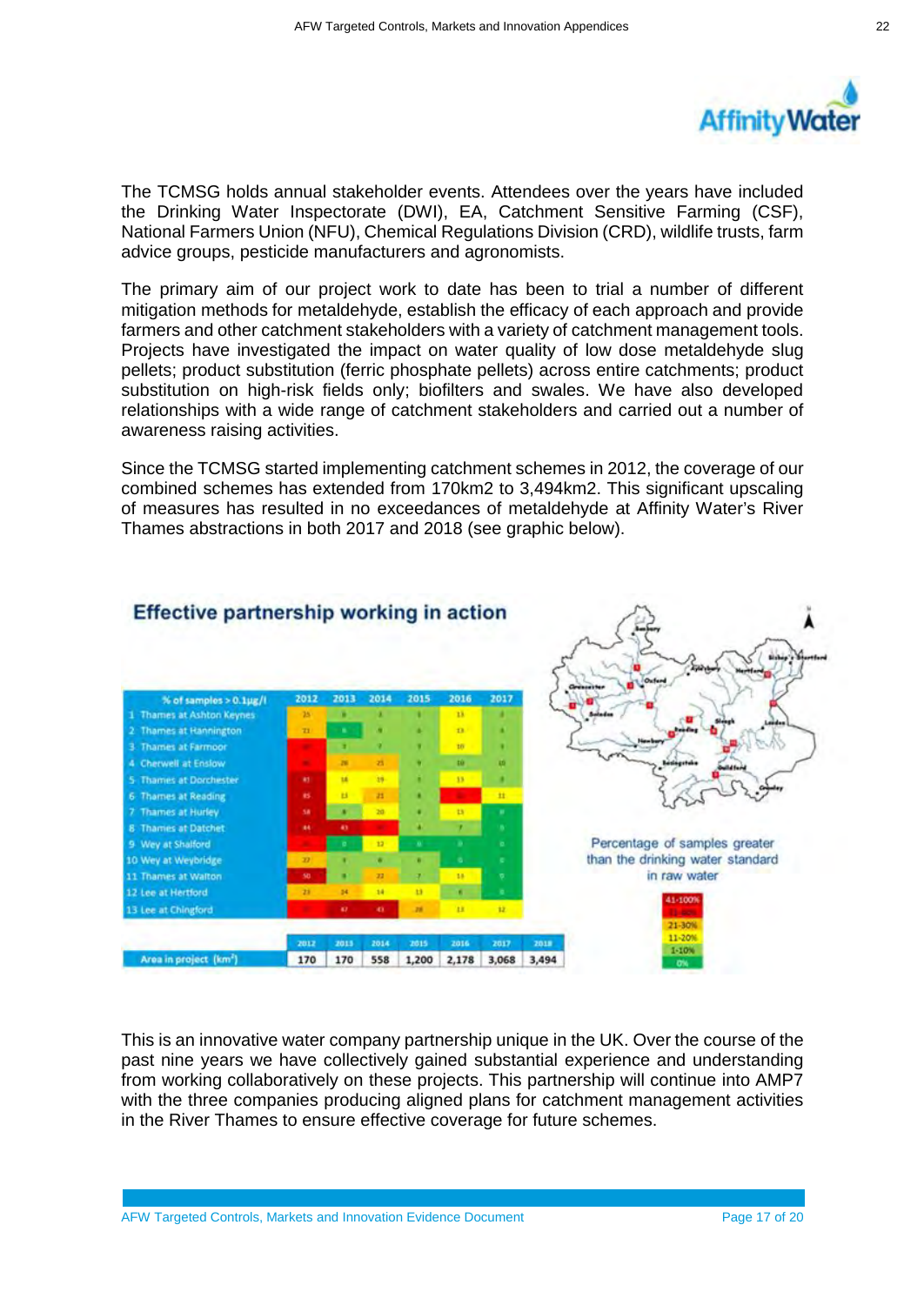



In addition, Affinity Water has a number of groundwater catchments designated as Safeguard Zones with rising nitrate trends, which pose a risk to water quality. Agriculture is a dominant source of nitrogen in many of these catchments and cost-effective catchment management programmes are required to engage farming communities and incentivise practices that minimise nitrogen loss. Affinity Water is working with farmers to encourage cover cropping in north Hertfordshire. This is an area where cover crops will benefit our water sources by capturing excess nitrate and sediment runoff. Cover crops can also benefit your farming system by improving soil health and will also benefit the wider environment. To achieve this we are working with EnTrade (Wessex Water) to pilot a reverse auction using the EnTrade catchment-trading platform to encourage a greater uptake of cover crops with the objective of reducing nitrate leaching to groundwater in our affected groundwater catchments in Hertfordshire. We also identified a neighbouring water company that has nitrate affected groundwater catchments adjacent to our supply area and are working collaboratively to extend our pilot area to incorporate their nitrate affected catchments. The first auction will take place in May 2019 with cover crops being drilled in the Autumn/Winter 2019. The outcome of this pilot will support both Affinity Water's and the other water company's WINEP schemes for nitrate. We will also seek to engage with other water companies in the South East to expand this scheme to a regional-scale as part of our AMP7 scheme if successful.

.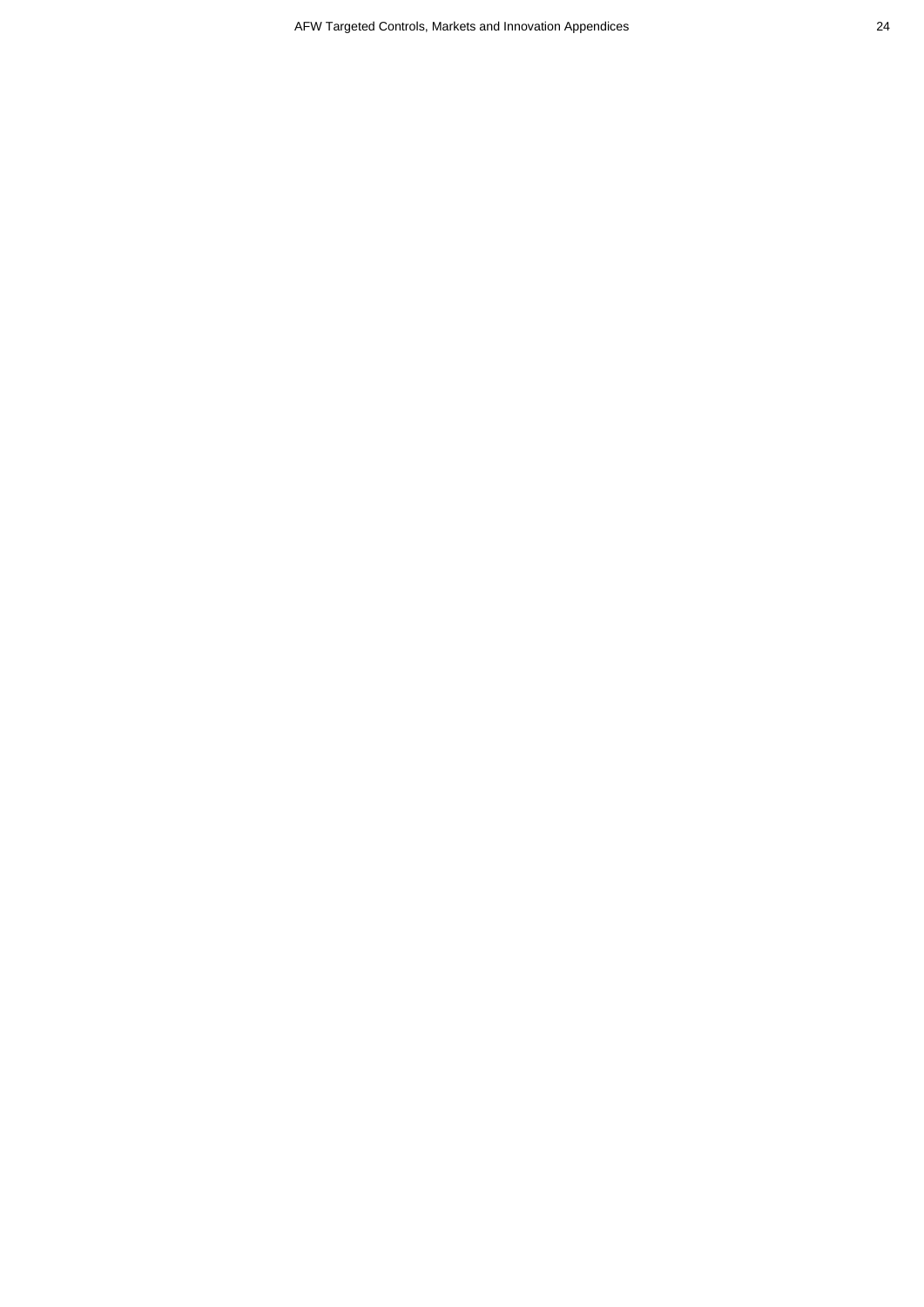

# **Appendix CMI.B1.3**

## **Action ref AFW.CMI.B1**

### **Summary table of research, innovation and collaboration activities on Water Quality**

| Area          | <b>Activity</b>                                                                                                                                                                                                                                                                                                                                                             | <b>Evidence</b>                                                                                                                                                                                                                                                                                                                                                                                                                                                                                                                                                                                                                                                                                               |
|---------------|-----------------------------------------------------------------------------------------------------------------------------------------------------------------------------------------------------------------------------------------------------------------------------------------------------------------------------------------------------------------------------|---------------------------------------------------------------------------------------------------------------------------------------------------------------------------------------------------------------------------------------------------------------------------------------------------------------------------------------------------------------------------------------------------------------------------------------------------------------------------------------------------------------------------------------------------------------------------------------------------------------------------------------------------------------------------------------------------------------|
| Research      | DWI requests to provide samples / data<br>for DWI partner lead research<br>UKWIR - various projects where we<br>are on the project steering group<br>Laboratory - provision of<br>cryptosporidium slides for the national<br>reference laboratory research,<br>development of novel testing with<br>partners.                                                               | Requests from DWI on a day to day basis<br>for contacts to ask for support; Jan 19<br>agreed to support project Viruses in<br>Groundwater by provision of access to data,<br>sites and sampling.<br>UKWIR - WRc led Disinfection Toolbox,<br>Protecting WQ in the Home<br>Development of PCR techniques for<br>cryptosporidium oocysts requires lots of<br>slides. Out lab is signed up to provide as<br>required.<br>Work with IDEXX and Endotox to conduct                                                                                                                                                                                                                                                  |
| Innovation    | Participation in WUK task & finish<br>groups<br>Leading and participation in WRAS<br>task & finish groups<br>TAG - Cranfield based research group<br>Potable Water Network Group -<br>Cranfield based research group<br>Trial of new monitors to aid<br>development eg Bacmon<br>Installation of new processes to assess<br>feasibility<br>Expert support for BSi standards | trials for repeatability and precision<br>Slow Sand filter and disinfection / turbidity<br>T&F groups/ metaldehyde T&F / DWTS<br>T&F<br>Attendees / chair of Harbours T&F group,<br>Performance T&F, Compliance Review<br>Group, WC T&F group,<br>Attendance and participation at TAG &<br>PWNG meetings with support for trials and<br>data provided.<br>Installation of BacMon, SpeedyBreedy and<br>other on-line rapid detection / novel<br>identification monitors - predominantly on<br>surface works.<br>New volute installation at Royden to reduce<br>tinkering of waste<br>Participation on standards groups for fire<br>sprinkler systems, microbiological and<br>chemical testing for BSI and BRE. |
| Collaboration | Participation in WUK networks eg<br>Drinking water quality network, Public<br>Health Network, Strategic WQ Network,                                                                                                                                                                                                                                                         | Attendance at meetings by WQ SLT                                                                                                                                                                                                                                                                                                                                                                                                                                                                                                                                                                                                                                                                              |

AFW Targeted Controls, Markets and Innovation Evidence Document Page 19 of 20